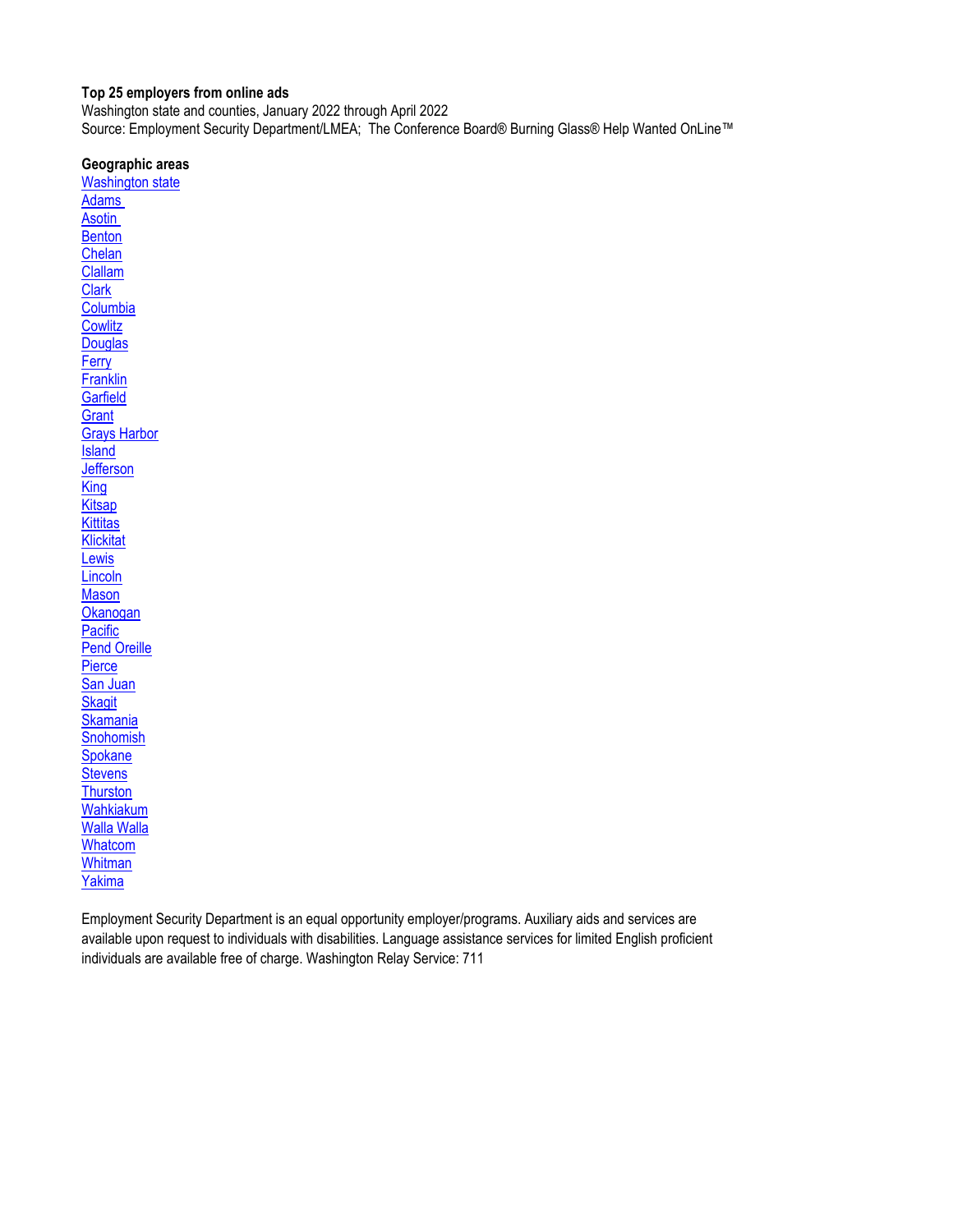<span id="page-1-0"></span>Washington state, January 2022 through April 2022

| Rank           | <b>Employer</b>                    | <b>Number</b> |
|----------------|------------------------------------|---------------|
| 1              | Amazon                             | 19,857        |
| $\overline{c}$ | The Boeing Company                 | 19,737        |
| 3              | Providence Health & Services       | 3,492         |
| 4              | Microsoft Corporation              | 3,220         |
| 5              | University of Washington           | 2,791         |
| 6              | Aya Healthcare                     | 2,421         |
| 7              | Kaiser                             | 2,167         |
| 8              | Securitas                          | 1,673         |
| 9              | Nordstrom                          | 1,448         |
| 10             | Kroger Company                     | 1,122         |
| 11             | Dell                               | 1,108         |
| 12             | Starbucks Coffee Company           | 1,084         |
| 13             | Accenture                          | 1,082         |
| 14             | <b>Allied Universal</b>            | 1,045         |
| 15             | PeaceHealth                        | 968           |
| 16             | Swedish Health Service             | 917           |
| 17             | Lowe's Companies, Inc              | 881           |
| 18             | Walmart / Sam's                    | 863           |
| 19             | Providence                         | 850           |
| 20             | Multicare Health                   | 832           |
| 21             | <b>Washington State University</b> | 770           |
| 22             | UnitedHealth Group                 | 756           |
| 23             | Kaiser Permanente                  | 750           |
| 24             | Facebook                           | 748           |
| 25             | Seattle Children's                 | 741           |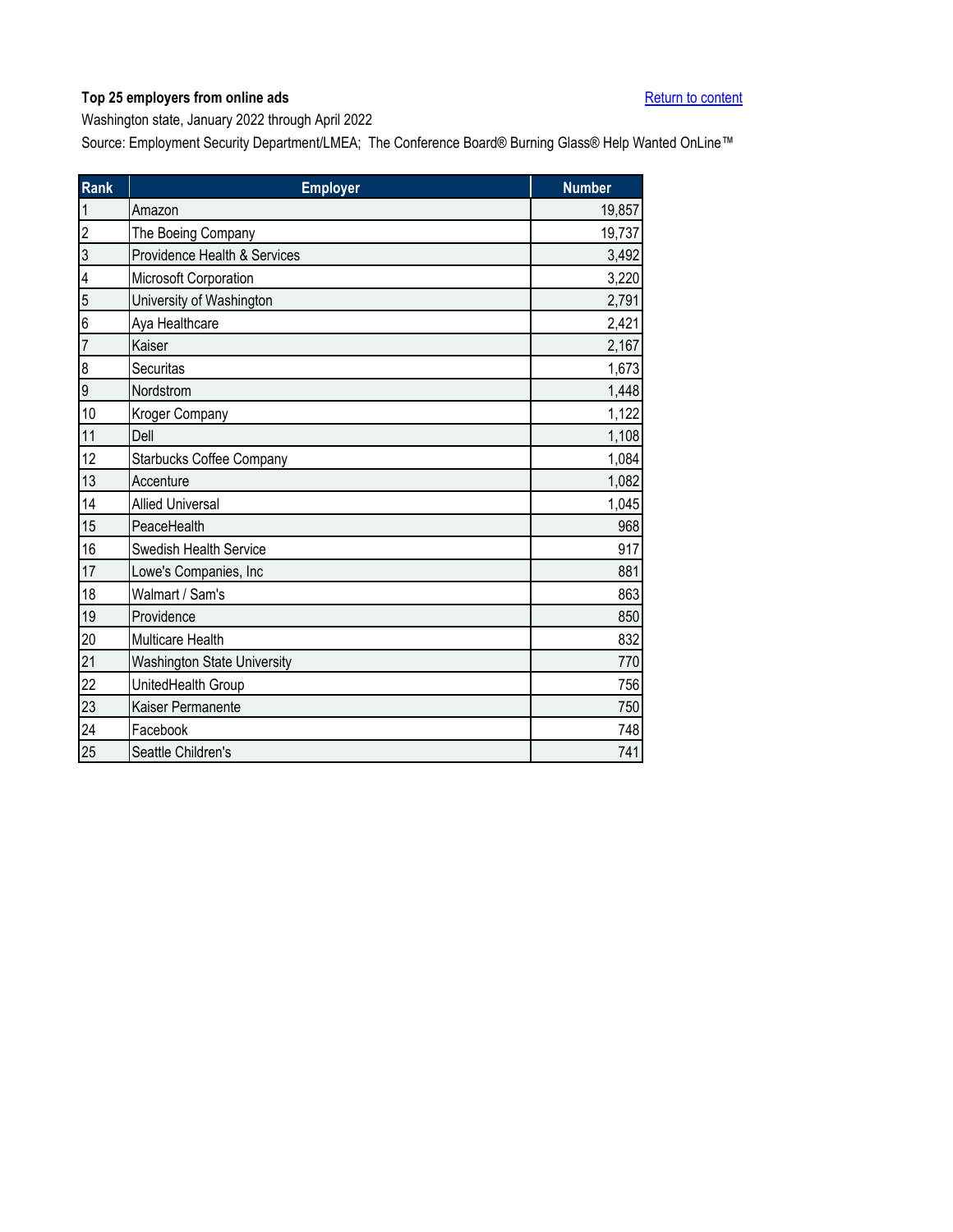<span id="page-2-0"></span>Adams County, January 2022 through April 2022

| Rank           | <b>Employer</b>                              | <b>Number</b>           |
|----------------|----------------------------------------------|-------------------------|
| $\mathbf 1$    | <b>McCain Foods</b>                          | 29                      |
| $\overline{2}$ | Mcfarland Middle School                      | 13                      |
| 3              | Walmart / Sam's                              | $9\,$                   |
| 4              | Othello School District 147                  | 8                       |
| 5              | Avalon Health Care                           | $\bf 8$                 |
| 6              | Rdo Equipment                                | $\,6\,$                 |
| $\overline{7}$ | <b>Builders Firstsource</b>                  | $\sqrt{5}$              |
| 8              | <b>Washington State University</b>           | 4                       |
| 9              | Othello High School                          | $\overline{4}$          |
| 10             | Wsu Gear Up                                  | 3                       |
| 11             | Jr Simplot                                   | $\mathfrak{S}$          |
| 12             | Commercial Tire Incorporated                 | 3                       |
| 13             | <b>Wahitis Elementary School</b>             | $\sqrt{2}$              |
| 14             | Scootney Springs Elementary School           | $\overline{c}$          |
| 15             | Lutacaga Elementary School                   | $\overline{c}$          |
| 16             | East Columbia Basin Irrigation District      | $\overline{\mathbf{c}}$ |
| 17             | CHS Incorporated                             | $\overline{c}$          |
| 18             | <b>Bayer Corporation</b>                     | $\overline{2}$          |
| 19             | Adams County Integrated Health Care Services | $\sqrt{2}$              |
| 20             | Wood                                         | 1                       |
| 21             | Love's Travel Stops                          | $\mathbf 1$             |
| 22             | <b>Lind School District</b>                  | 1                       |
| 23             | John Wood Group Plc                          | $\mathbf 1$             |
| 24             | Hiawatha Elementary School                   | 1                       |
| 25             | Farm Service Agency                          | 1                       |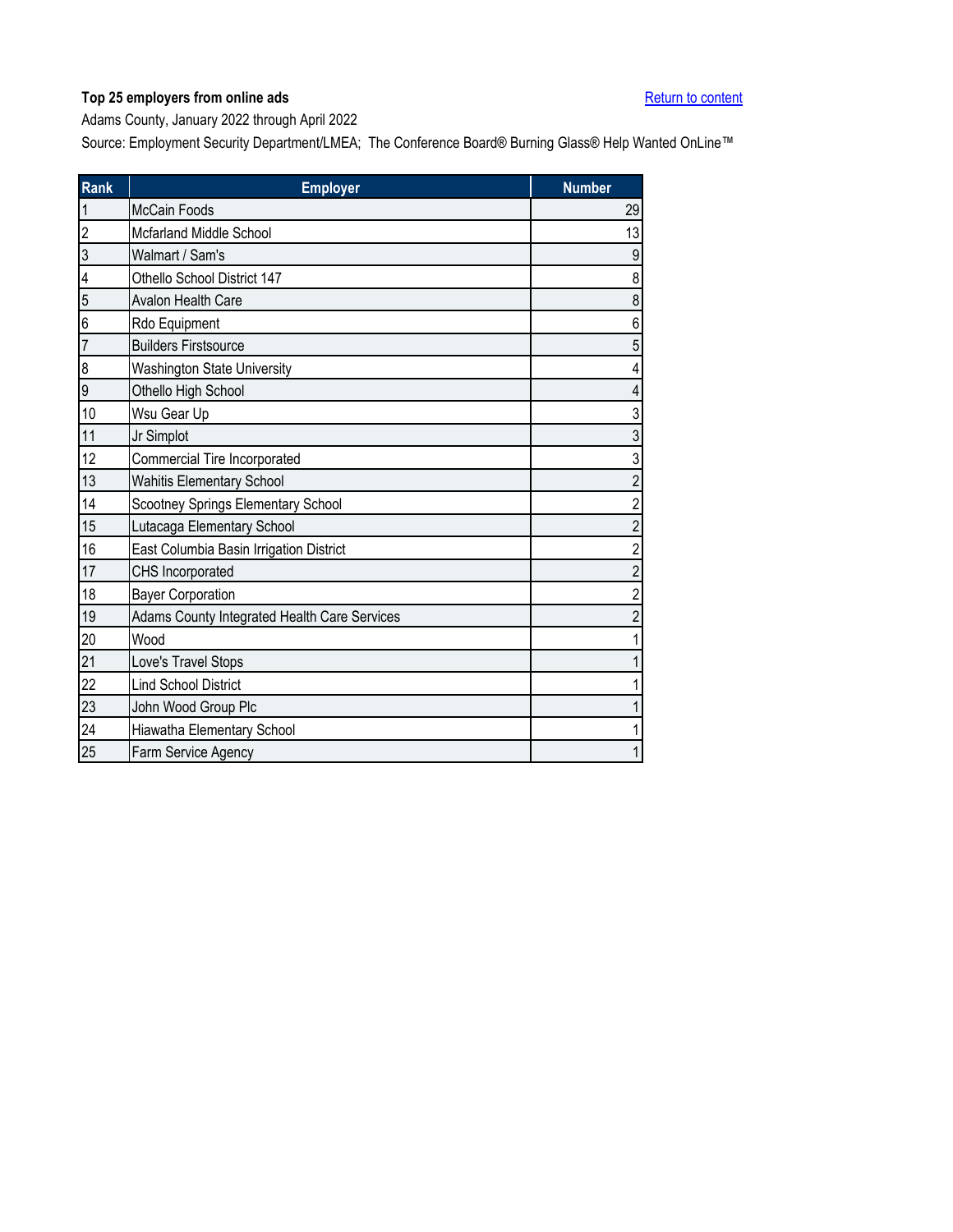<span id="page-3-0"></span>Asotin County, January 2022 through April 2022

| Rank             | <b>Employer</b>                       | <b>Number</b>            |
|------------------|---------------------------------------|--------------------------|
| 1                | Walmart / Sam's                       | 21                       |
| 2                | <b>Brunswick</b>                      | 8                        |
| 3                | <b>TDS Telecommunications</b>         | 5                        |
| 4                | <b>Washington State University</b>    | 4                        |
| 5                | Walla Walla Community College         | $\overline{4}$           |
| 6                | Taco Bell                             | 4                        |
| 7                | Power Engineers In Clarkston          | $\overline{\mathcal{L}}$ |
| $\boldsymbol{8}$ | Walgreens Boots Alliance Inc          | 3                        |
| 9                | <b>Public Consulting Group</b>        | $\mathfrak{S}$           |
| 10               | Power Engineers                       | 3                        |
| 11               | Chas Health                           | 3                        |
| 12               | Bennett Lumber Products Incorporated  | 3                        |
| 13               | The Fortus Group, Inc                 | $\overline{2}$           |
| 14               | <b>Starbucks Coffee Company</b>       | $\overline{c}$           |
| 15               | Sas Retail Services In Clarkston      | $\overline{c}$           |
| 16               | Providence Health & Services          | $\overline{\mathbf{c}}$  |
| 17               | Power Engineers Incorporated          | $\overline{c}$           |
| 18               | Par Pacific Holdings, Inc             | $\overline{c}$           |
| 19               | McDonald's                            | $\overline{c}$           |
| 20               | FedEx                                 | $\overline{c}$           |
| 21               | Asotin County Public Utility District | $\overline{\mathbf{c}}$  |
| 22               | <b>XPO Logistics</b>                  | $\mathbf 1$              |
| 23               | Wireless Advocates                    | $\mathbf{1}$             |
| 24               | <b>Winston Retail</b>                 | $\mathbf 1$              |
| 25               | Washington Department Of Health       | $\mathbf{1}$             |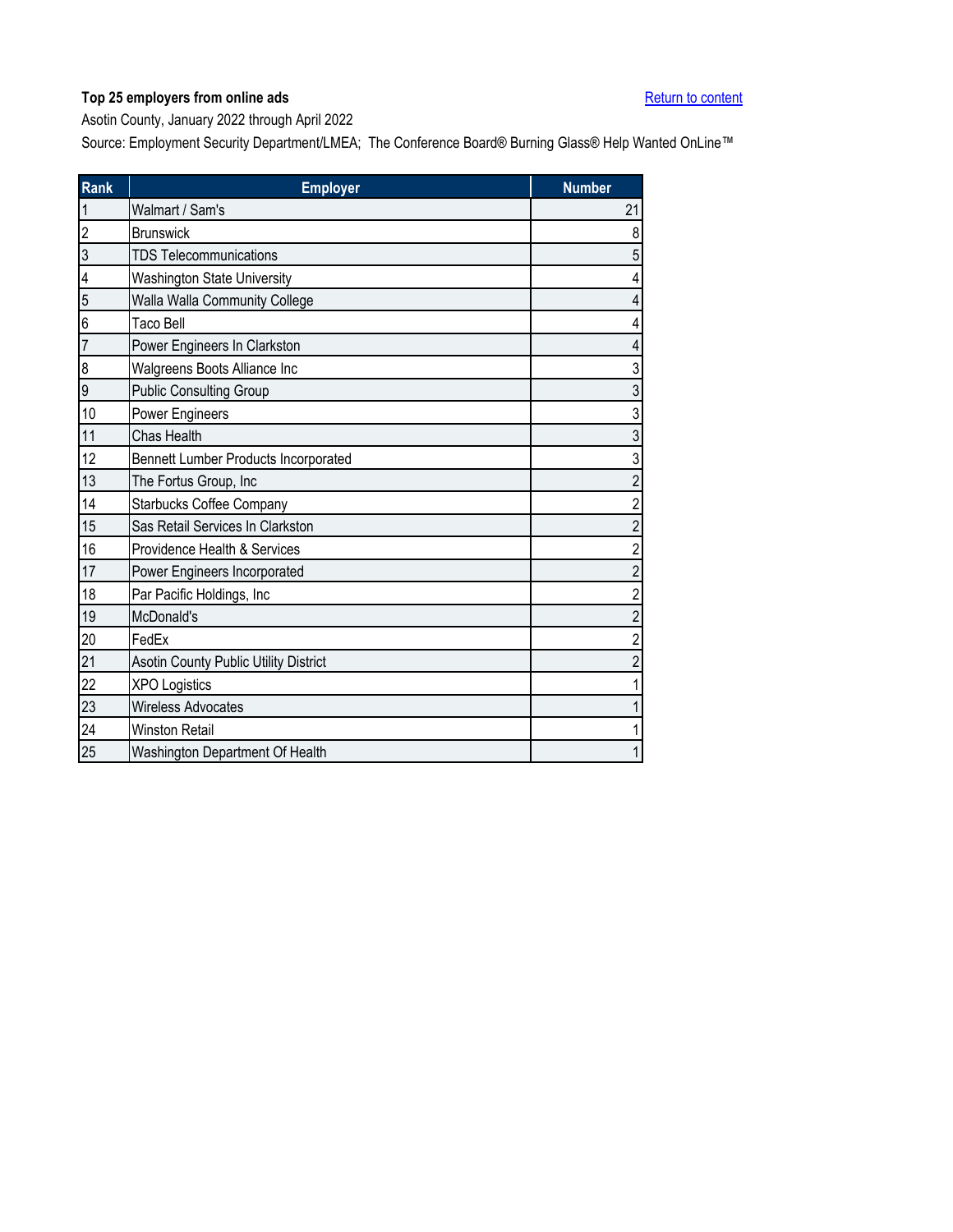<span id="page-4-0"></span>Benton County, January 2022 through April 2022

| <b>Rank</b>             | <b>Employer</b>                       | <b>Number</b> |
|-------------------------|---------------------------------------|---------------|
| 1                       | Pacific Northwest National Laboratory | 345           |
| $\overline{2}$          | Providence Health & Services          | 190           |
| 3                       | Kennewick School District             | 179           |
| $\overline{\mathbf{4}}$ | Lamb Weston Holdings, Inc             | 105           |
| 5                       | <b>Bechtel</b>                        | 90            |
| 6                       | <b>Trios Health</b>                   | 84            |
| $\overline{7}$          | Claxton Hepburn Medical Center        | 69            |
| 8                       | <b>Washington State University</b>    | 52            |
| 9                       | <b>Brookdale Senior Living</b>        | 51            |
| 10                      | Life Care Centers of America          | 46            |
| 11                      | <b>Yoke's Fresh Markets</b>           | 44            |
| 12                      | City Richland                         | 43            |
| 13                      | Walgreens Boots Alliance Inc          | 33            |
| 14                      | Kroger Company                        | 29            |
| 15                      | <b>Builders Firstsource</b>           | 25            |
| 16                      | SNC-Lavalin Group                     | 21            |
| 17                      | Walmart / Sam's                       | 20            |
| 18                      | Providence St Joseph's Health         | 17            |
| 19                      | <b>Buffalo Wild Wings</b>             | 16            |
| 20                      | Lowe's Companies, Inc                 | 15            |
| 21                      | Grifols                               | 15            |
| 22                      | Ben Franklin Transit                  | 15            |
| 23                      | <b>Winco Foods</b>                    | 14            |
| 24                      | Petco                                 | 14            |
| 25                      | Securitas                             | 13            |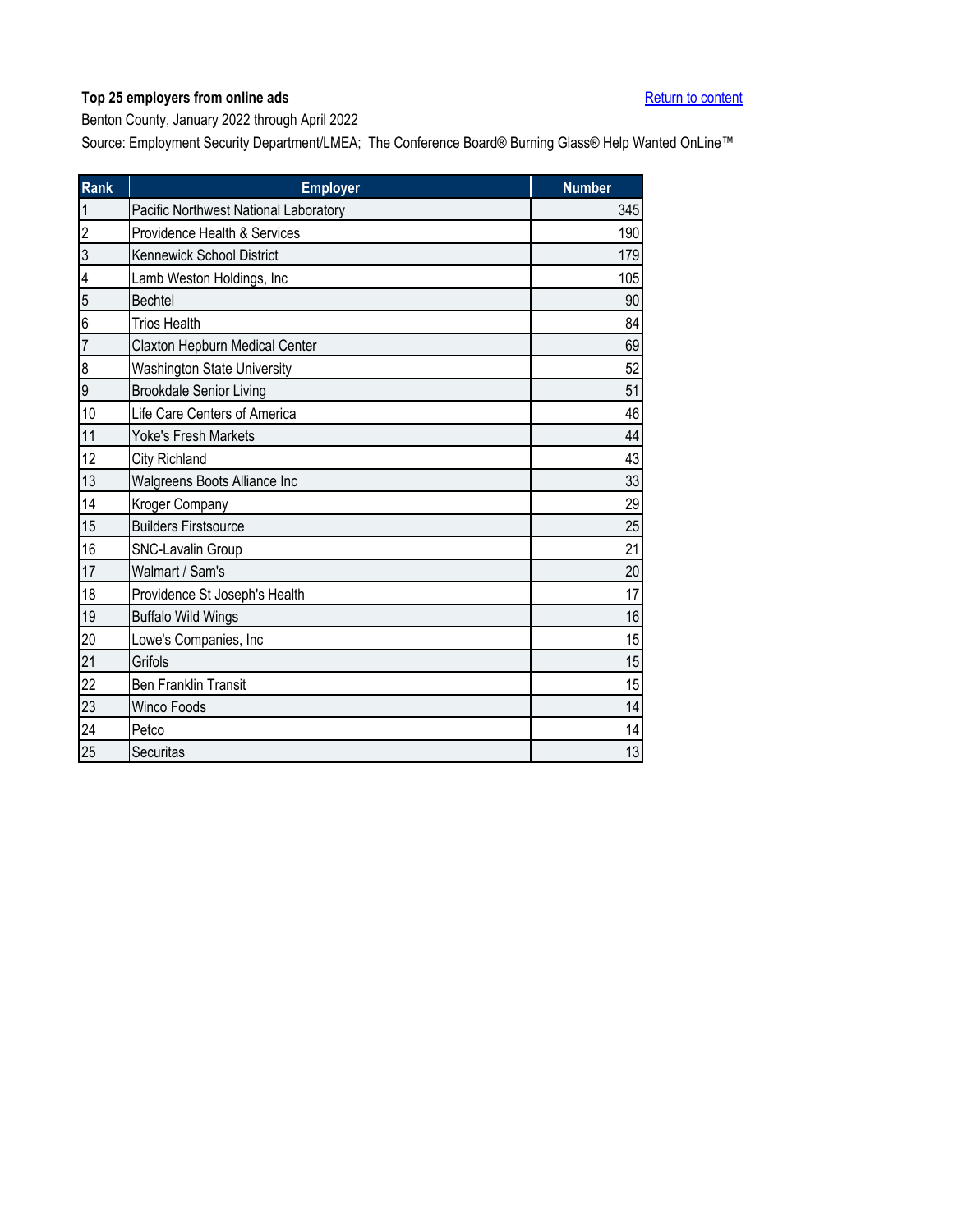<span id="page-5-0"></span>Chelan County, January 2022 through April 2022

| Rank           | <b>Employer</b>                               | <b>Number</b>    |
|----------------|-----------------------------------------------|------------------|
| $\mathbf{1}$   | <b>Wenatchee School District</b>              | 171              |
| $\overline{2}$ | Columbia Valley Community Health Center       | 42               |
| 3              | <b>Eastmont School District</b>               | 34               |
| 4              | <b>Boston Consulting Group</b>                | 26               |
| 5              | Senior Life Style                             | 24               |
| 6              | Walmart / Sam's                               | 22               |
| $\overline{7}$ | Lowe's Companies, Inc                         | 18               |
| 8              | Prestige Care Incorporated                    | 16               |
| 9              | Public Utility District No 1 Of Chelan County | 15               |
| 10             | Treetop                                       | 14               |
| 11             | Camp Zanika Lache                             | 14               |
| 12             | <b>Washington State University</b>            | 10               |
| 13             | Walgreens Boots Alliance Inc                  | 10               |
| 14             | Washington Department Of Health               | $\boldsymbol{9}$ |
| 15             | Oak Harbor Freight Lines Incorporated         | $\boldsymbol{9}$ |
| 16             | <b>Banner Bank</b>                            | $\boldsymbol{9}$ |
| 17             | <b>Winco Foods</b>                            | 8                |
| 18             | Davita Incorporated                           | 8                |
| 19             | Coolworks                                     | $\bf 8$          |
| 20             | Wyndham Destinations Asia Pacific             | $\overline{7}$   |
| 21             | <b>Travelnursing Com</b>                      | $\overline{7}$   |
| 22             | Target                                        | $\overline{7}$   |
| 23             | <b>Blossom Creek</b>                          | $\overline{7}$   |
| 24             | <b>Tekni Plex</b>                             | $\,6\,$          |
| 25             | Rotech Healthcare                             | $\,6$            |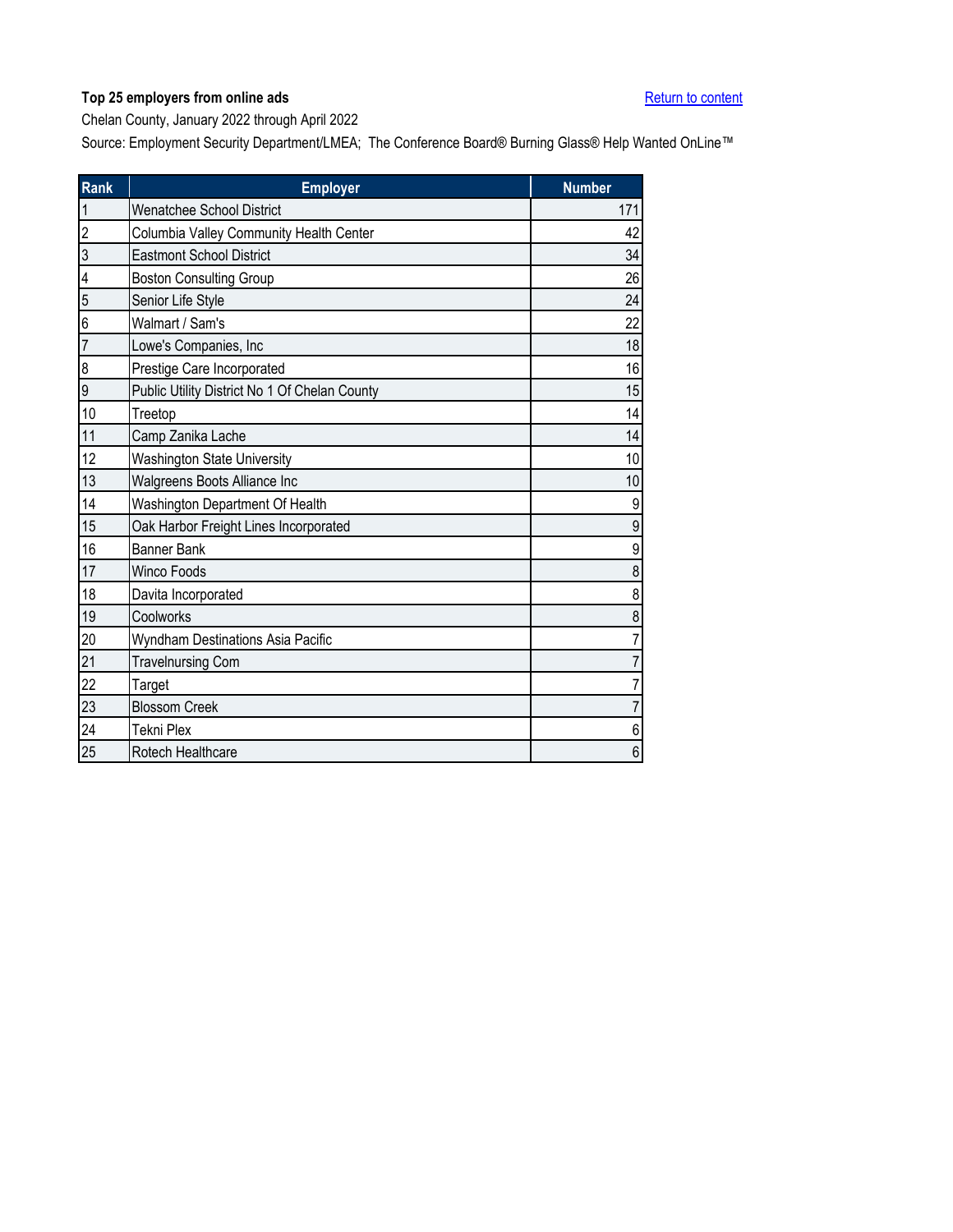<span id="page-6-0"></span>Clallam County, January 2022 through April 2022

| Rank           | <b>Employer</b>                        | <b>Number</b>  |
|----------------|----------------------------------------|----------------|
| 1              | <b>Cedars Resort</b>                   | 35             |
| $\overline{2}$ | Walmart / Sam's                        | 25             |
| 3              | Caldera Care                           | 25             |
| 4              | <b>First Federal</b>                   | 19             |
| 5              | Aramark                                | 17             |
| 6              | Healthcare Services Group Incorporated | 15             |
| $\overline{7}$ | Goodwill                               | 15             |
| 8              | Washington Department Of Health        | 13             |
| 9              | Delaware North Company                 | 12             |
| 10             | <b>YMCA</b>                            | 10             |
| 11             | Jamestown Sklallam Tribe               | 10             |
| 12             | Office Depot                           | 9              |
| 13             | Mervin Manufacturing In                | 9              |
| 14             | Walgreens Boots Alliance Inc           | 8              |
| 15             | Pacific Northwest National Laboratory  |                |
| 16             | Kroger Company                         | 7              |
| 17             | Cape Flattery School District          | 7              |
| 18             | Avamere Health Services Incorporated   | 7              |
| 19             | <b>Waste Connections</b>               | 6              |
| 20             | Ulta Beauty Inc.                       | 5              |
| 21             | Sodexo                                 | 5              |
| 22             | National Park Service                  | 5              |
| 23             | Korean Womens Association              | 5              |
| 24             | Coolworks                              | 5              |
| 25             | <b>Taco Time Nw</b>                    | $\overline{4}$ |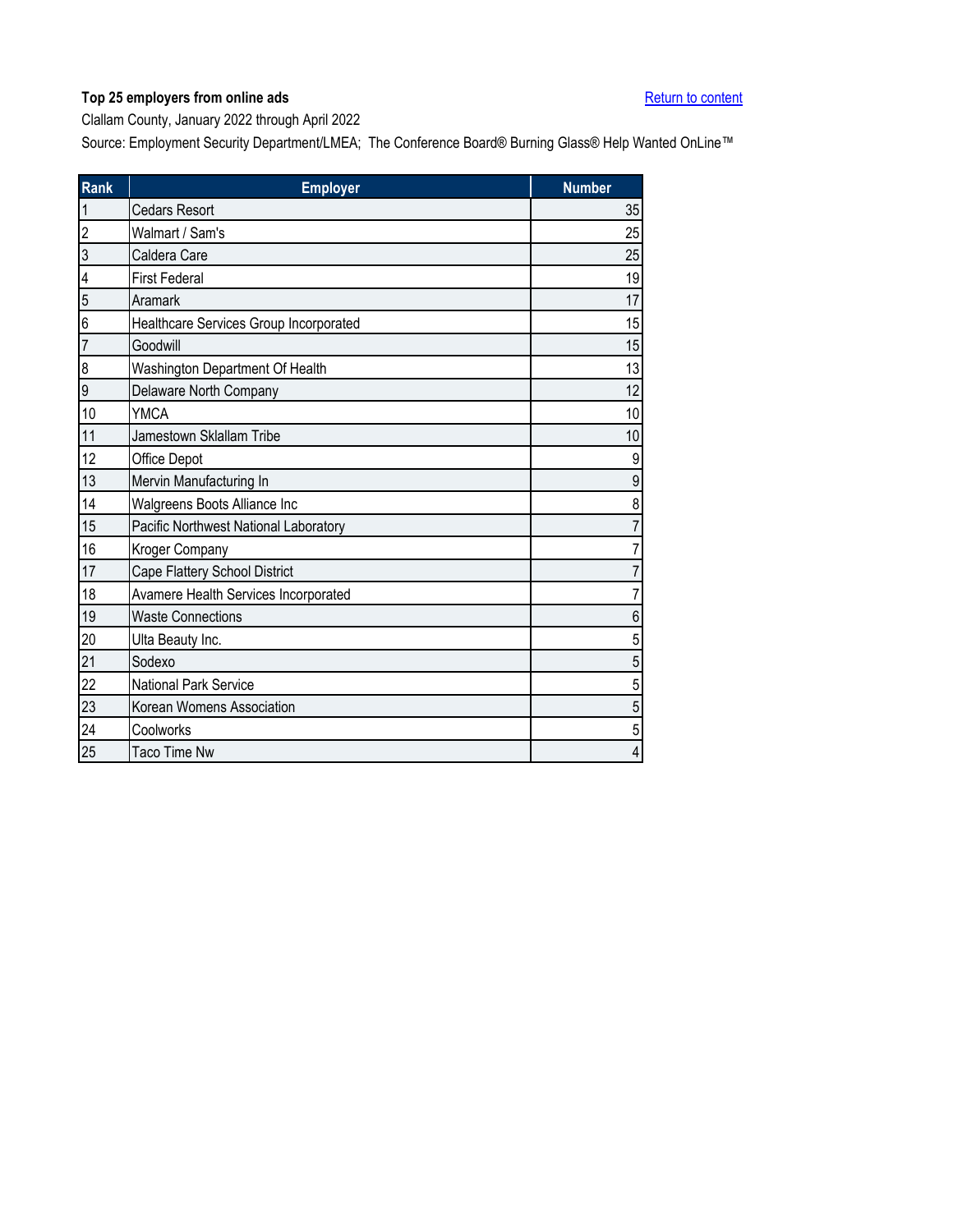<span id="page-7-0"></span>Clark County, January 2022 through April 2022

| Rank | <b>Employer</b>                 | <b>Number</b> |
|------|---------------------------------|---------------|
| 1    | Humana                          | 467           |
| 2    | PeaceHealth                     | 462           |
| 3    | Hewlett-Packard                 | 381           |
| 4    | Nike, Inc.                      | 323           |
| 5    | Securitas                       | 287           |
| 6    | Legacy Health System            | 245           |
| 7    | <b>Vancouver Clinic</b>         | 175           |
| 8    | Evergreen Public Schools        | 145           |
| 9    | Fisher Investments Incorporated | 142           |
| 10   | Zoominfo                        | 111           |
| 11   | Aya Healthcare                  | 110           |
| 12   | Microsoft Corporation           | 98            |
| 13   | Vancouver Public Schools        | 96            |
| 14   | University of Washington        | 93            |
| 15   | Banfield Pet Hospital           | 75            |
| 16   | Nlight Inc                      | 74            |
| 17   | Live Nation Worldwide           | 74            |
| 18   | <b>Clark County</b>             | 70            |
| 19   | Zoominfo Technologies           | 69            |
| 20   | <b>Applied Materials</b>        | 64            |
| 21   | Prestige Care Incorporated      | 63            |
| 22   | Hudson Group                    | 63            |
| 23   | <b>Willamette Dental</b>        | 62            |
| 24   | Kaiser Permanente               | 62            |
| 25   | Providence St Joseph's Health   | 61            |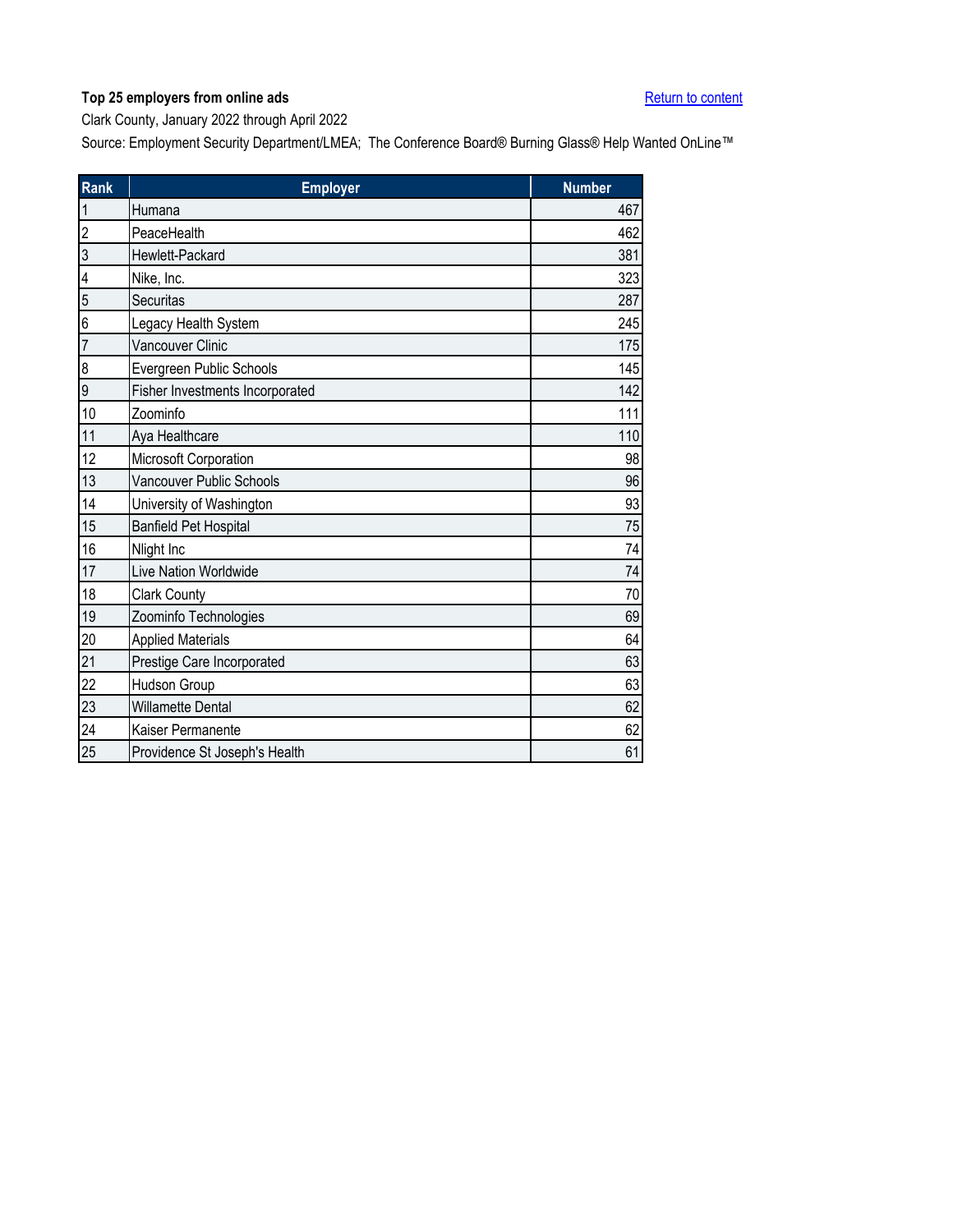<span id="page-8-0"></span>Columbia County, January 2022 through April 2022

| <b>Rank</b> | <b>Employer</b>                 | <b>Number</b> |
|-------------|---------------------------------|---------------|
|             | Dayton School District          | 5             |
| 2           | Seneca Foods Corporation        | 3             |
| 3           | Washington State University     |               |
| 4           | <b>Vocovision Teleservices</b>  |               |
| 5           | <b>Puget Sound Energy</b>       |               |
| 6           | Journeyman Lineman              |               |
|             | Columbia County Sheriffs Office |               |
| 8           | Columbia County Public Health   |               |
| 9           | Code Red Safety                 |               |
| 10          | <b>Blue Mountain Counseling</b> |               |
|             | <b>Banner Bank</b>              |               |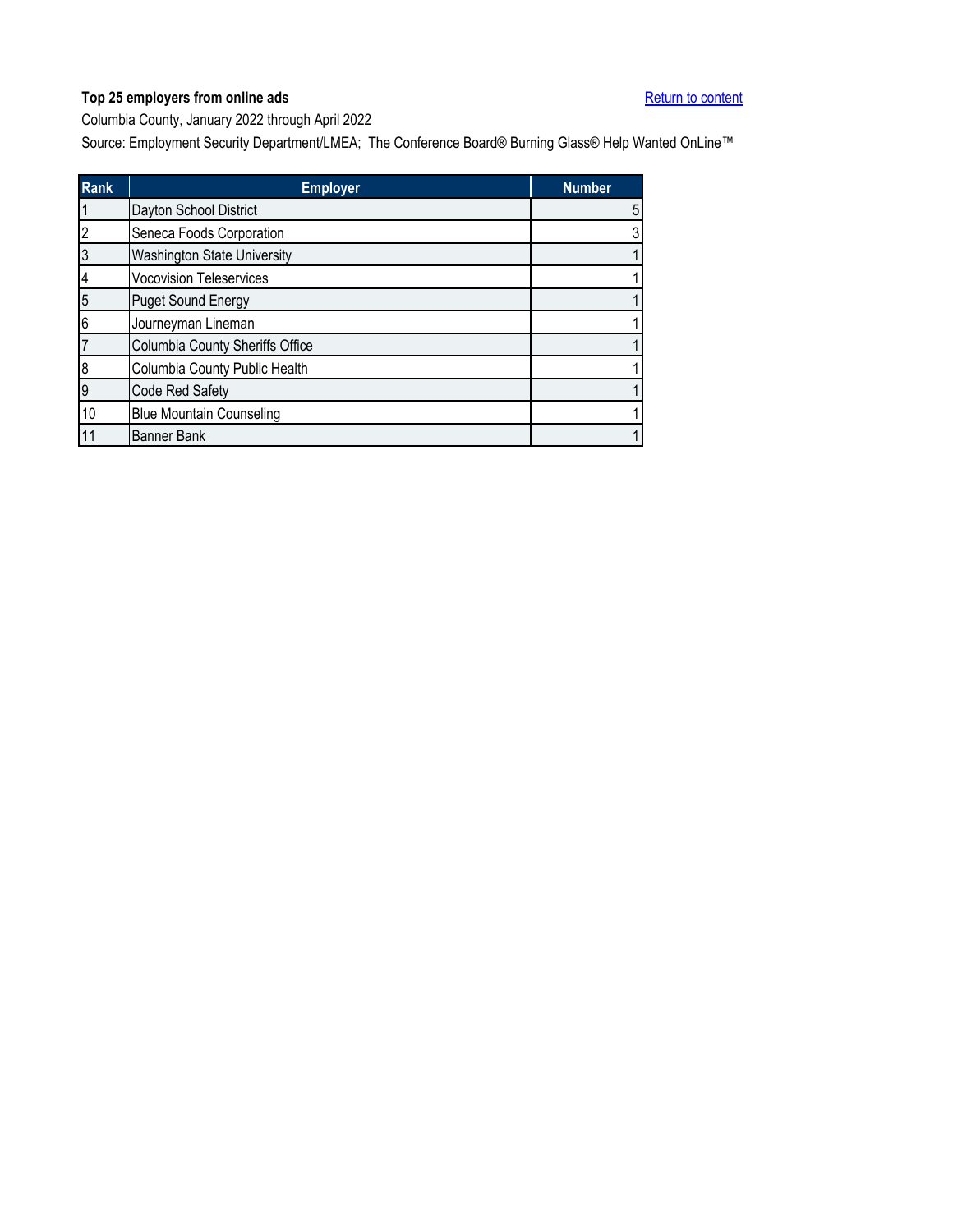<span id="page-9-0"></span>Cowlitz County, January 2022 through April 2022

| Rank | <b>Employer</b>                 | <b>Number</b> |
|------|---------------------------------|---------------|
| 1    | PeaceHealth                     | 163           |
| 2    | Columbia College                | 45            |
| 3    | Westrock                        | 32            |
| 4    | <b>Woodland School District</b> | 31            |
| 5    | Cowlitz County                  | 29            |
| 6    | Securitas                       | 26            |
| 7    | <b>Waste Connections</b>        | 23            |
| 8    | Walmart / Sam's                 | 22            |
| 9    | Pratt Industries Incorporated   | 22            |
| 10   | Nike, Inc.                      | 22            |
| 11   | Cowlitz Indian Tribe            | 22            |
| 12   | <b>Foster Farms</b>             | 21            |
| 13   | Wilco                           | 19            |
| 14   | Portco Corporation              | 19            |
| 15   | Lazydays                        | 19            |
| 16   | <b>Taco Bell</b>                | 17            |
| 17   | Lowe's Companies, Inc           | 17            |
| 18   | Lifeport Incorporated           | 17            |
| 19   | Usnr                            | 16            |
| 20   | O'Reilly Automotive Inc         | 16            |
| 21   | Weyerhaeuser Company            | 14            |
| 22   | <b>Pratt Industries</b>         | 14            |
| 23   | North Pacific Paper Corporation | 14            |
| 24   | Kalama School District          | 14            |
| 25   | Foster Farms Llc                | 14            |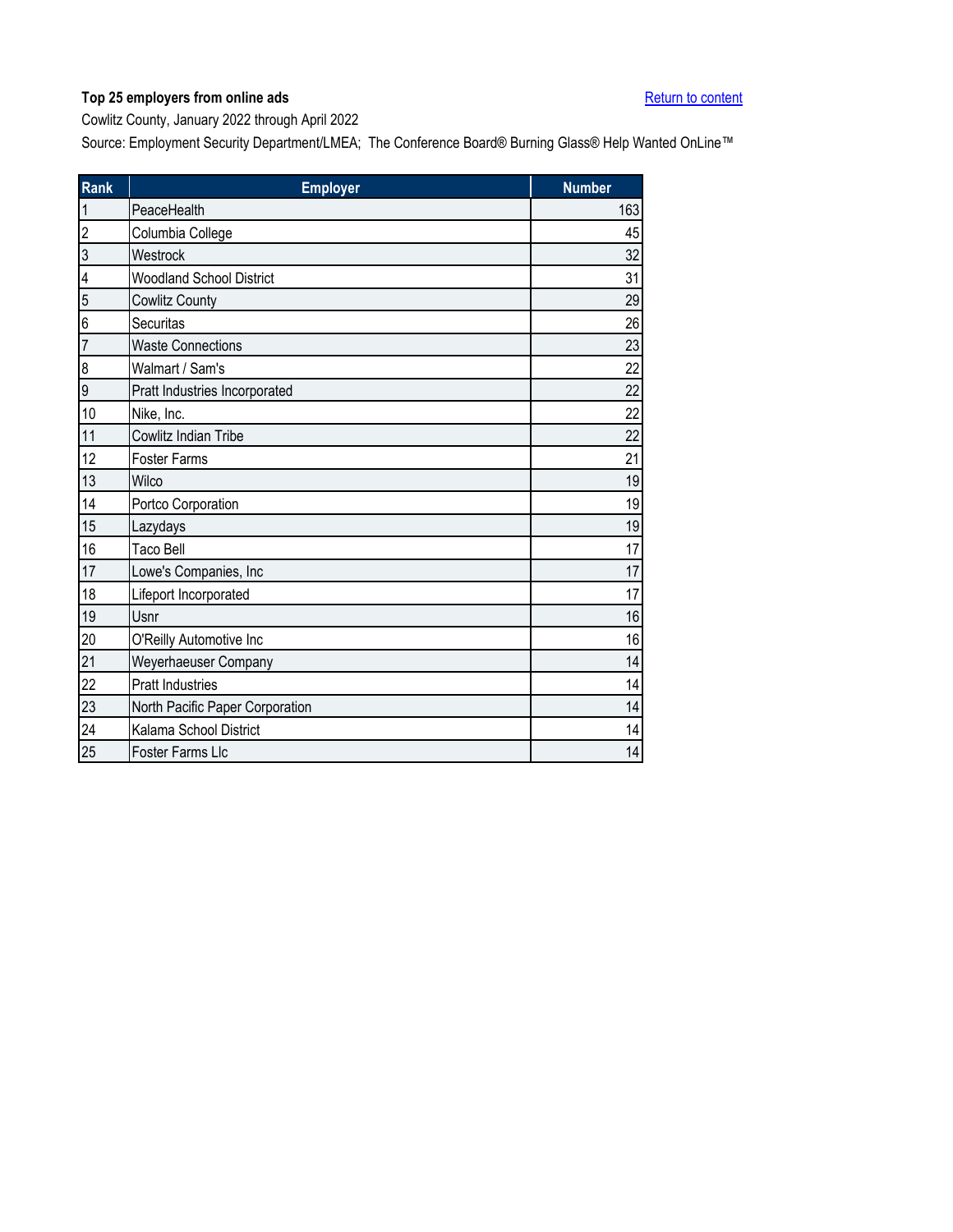<span id="page-10-0"></span>Douglas County, January 2022 through April 2022

| <b>Rank</b>    | <b>Employer</b>                               | <b>Number</b>           |
|----------------|-----------------------------------------------|-------------------------|
| $\mathbf 1$    | J O Combs Unified School District             | 88                      |
| $\overline{2}$ | <b>Eastmont School District</b>               | 46                      |
| 3              | Jay Public Schools                            | 33                      |
| 4              | Kroger Company                                | 13                      |
| 5              | Odom Corporation                              | 8                       |
| 6              | <b>Bi Mart</b>                                | $\overline{7}$          |
| $\overline{7}$ | Walgreens Boots Alliance Inc                  | $\,6$                   |
| 8              | Macy's                                        | 6                       |
| 9              | Borger Independent School District            | $\sqrt{5}$              |
| 10             | <b>Transportation Security Administration</b> | 4                       |
| 11             | Prestige Care Incorporated                    | $\overline{\mathbf{4}}$ |
| 12             | <b>Fastenal Company</b>                       | 4                       |
| 13             | Crh Incorporated                              | 4                       |
| 14             | Pacpizza Llc                                  | $\mathfrak{S}$          |
| 15             | Glacier Bancorp, Inc.                         | 3                       |
| 16             | <b>Emerson Electric Company</b>               | $\sqrt{3}$              |
| 17             | <b>Dollar Tree</b>                            | $\mathfrak{S}$          |
| 18             | Cintas                                        | $\overline{3}$          |
| 19             | <b>Charter College</b>                        | $\mathfrak{Z}$          |
| 20             | Asplundh Tree Expert Company                  | 3                       |
| 21             | University of Washington                      | $\overline{\mathbf{c}}$ |
| 22             | Sodexo                                        | $\overline{c}$          |
| 23             | Jo-Ann Fabric                                 | $\overline{c}$          |
| 24             | <b>Great Clips</b>                            | $\overline{c}$          |
| 25             | Family Dollar Stores Incorporated             | $\overline{c}$          |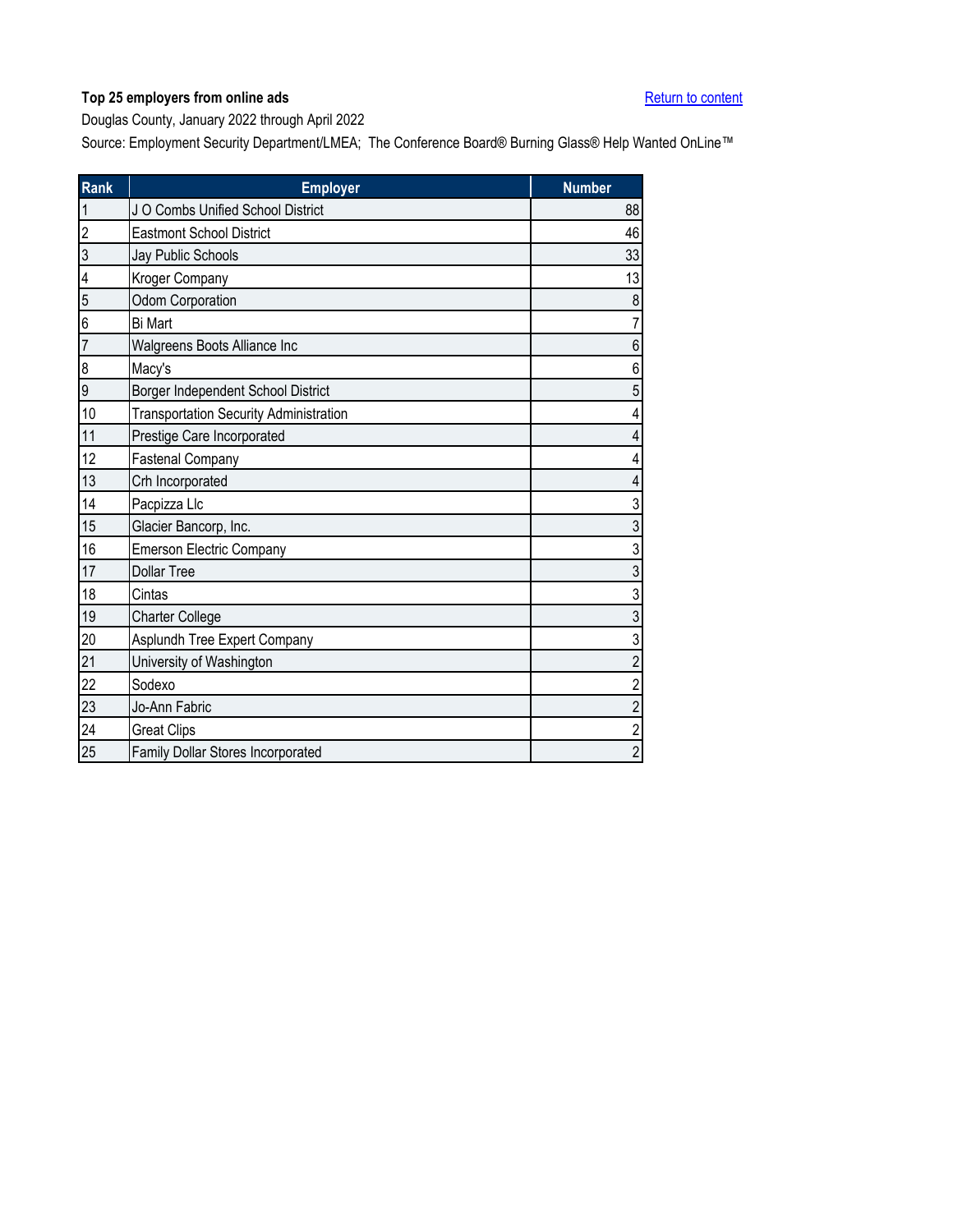<span id="page-11-0"></span>Ferry County, January 2022 through April 2022

| <b>Rank</b>    | <b>Employer</b>                 | <b>Number</b>  |
|----------------|---------------------------------|----------------|
|                | <b>Boise Cascade</b>            | 20             |
| $\overline{2}$ | Kinross Gold Corporation        | 3              |
| 3              | <b>Forest Service</b>           | 3              |
| 4              | Washington Department Of Health | $\overline{2}$ |
| 5              | UGI                             | $\overline{2}$ |
| 6              | Inchelium School District 070   | $\overline{2}$ |
| 7              | <b>Brescia University</b>       | $\overline{2}$ |
| 8              | Avista Corporation              | $\overline{2}$ |
| 9              | Amerigas Propane                | $\overline{2}$ |
| 10             | American Fisheries Society      | $\overline{2}$ |
| 11             | Sfs Incorporated                |                |
| 12             | <b>Banner Health System</b>     |                |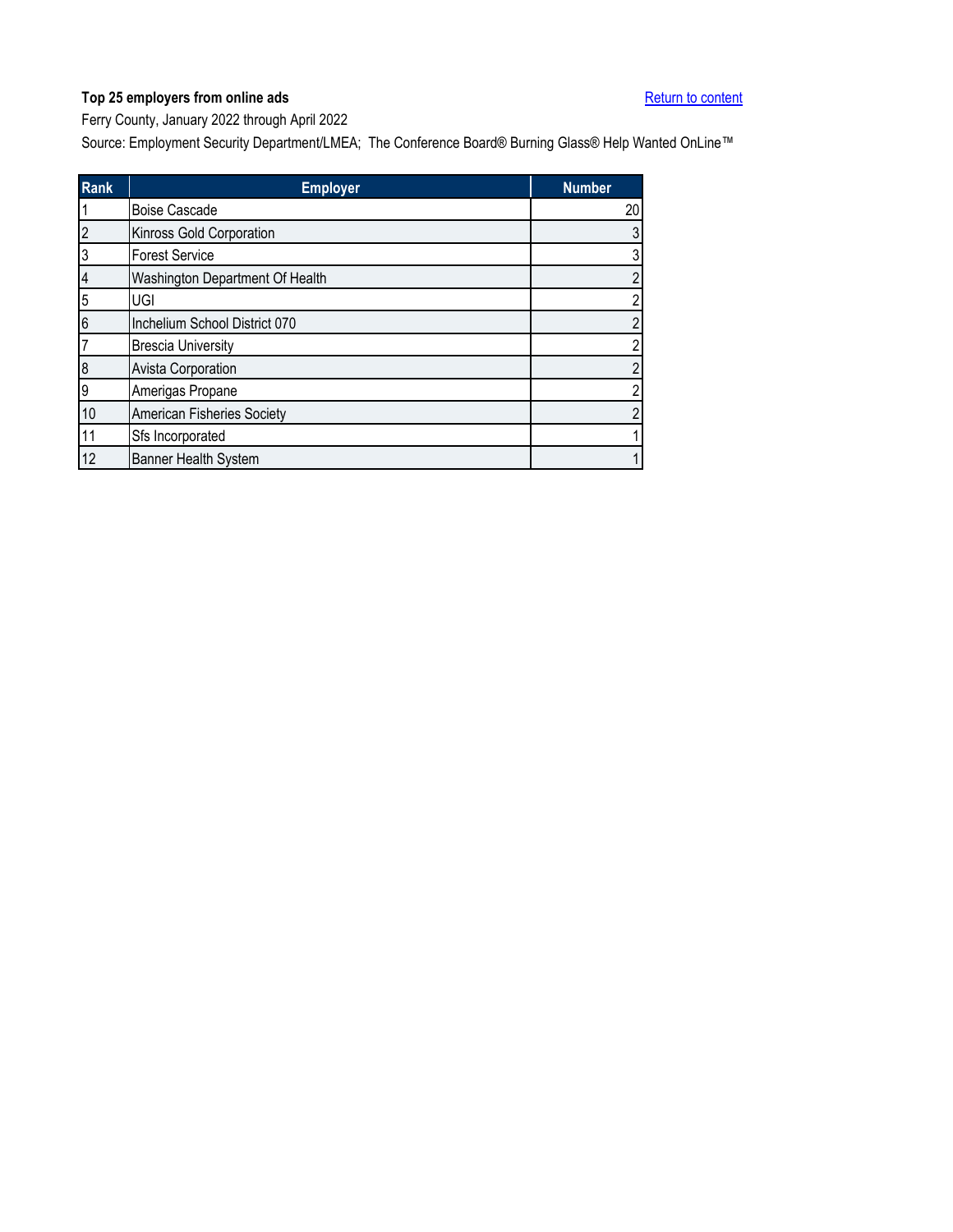<span id="page-12-0"></span>Franklin County, January 2022 through April 2022

| <b>Rank</b>    | <b>Employer</b>                            | <b>Number</b>  |
|----------------|--------------------------------------------|----------------|
| $\mathbf{1}$   | Pasco School District                      | 181            |
| $\overline{2}$ | <b>Tyson Foods Incorporated</b>            | 40             |
| $\overline{3}$ | Lamb Weston Holdings, Inc                  | 38             |
| 4              | Columbia Basin College                     | 29             |
| 5              | Resers Fine Foods                          | 26             |
| 6              | Caterpillar Incorporated                   | 21             |
| $\overline{7}$ | Canadian Broadcasting Corporation          | 19             |
| 8              | City Pasco                                 | 15             |
| 9              | AutoZone Auto Parts                        | 14             |
| 10             | <b>Yoke's Fresh Markets</b>                | 12             |
| 11             | Rdo Equipment                              | 11             |
| 12             | Providence St Joseph's Health              | 11             |
| 13             | Parr Lumber Company                        | 10             |
| 14             | Lowe's Companies, Inc                      | 10             |
| 15             | Jr Simplot                                 | 10             |
| 16             | Commercial Tire Incorporated               | 10             |
| 17             | CHS Incorporated                           | 10             |
| 18             | <b>United Rentals</b>                      | 9              |
| 19             | Crh Incorporated                           | 9              |
| 20             | Walmart / Sam's                            | 8              |
| 21             | Takeda Pharmaceuticals North America, Inc. | 8              |
| 22             | Oak Harbor Freight Lines Incorporated      | 8              |
| 23             | Healthcare Services Group Incorporated     | 8              |
| 24             | <b>Charter College</b>                     | 8              |
| 25             | Walgreens Boots Alliance Inc               | $\overline{7}$ |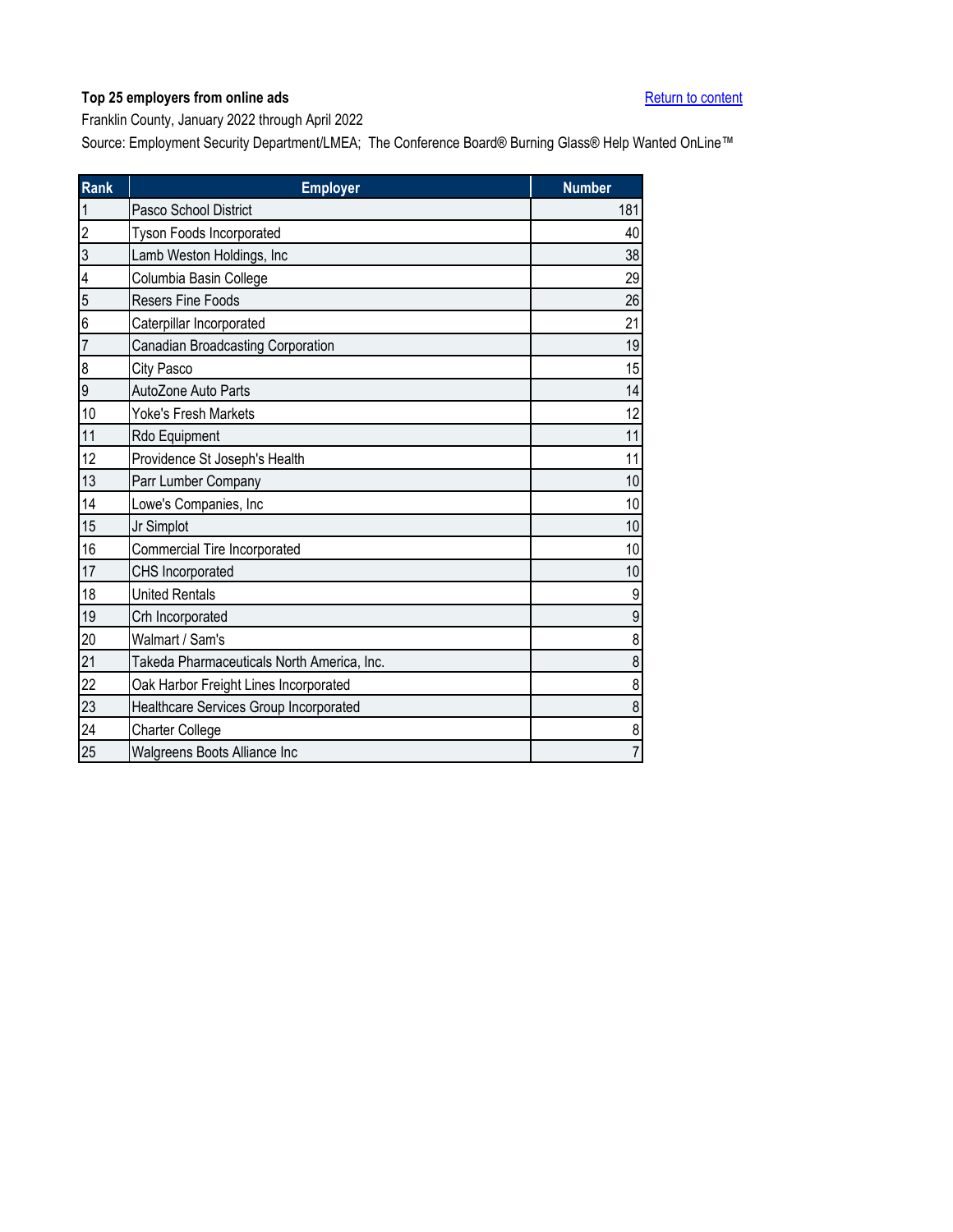<span id="page-13-0"></span>Garfield County, January 2022 through April 2022

| <b>Rank</b>    | <b>Employer</b>                            | <b>Number</b> |
|----------------|--------------------------------------------|---------------|
|                | <b>Washington Department Fish Wildlife</b> |               |
| $\overline{2}$ | Siemens                                    |               |
| 3              | Pomeroy School District                    |               |
| 14             | <b>Garfield County Sheriff's Office</b>    |               |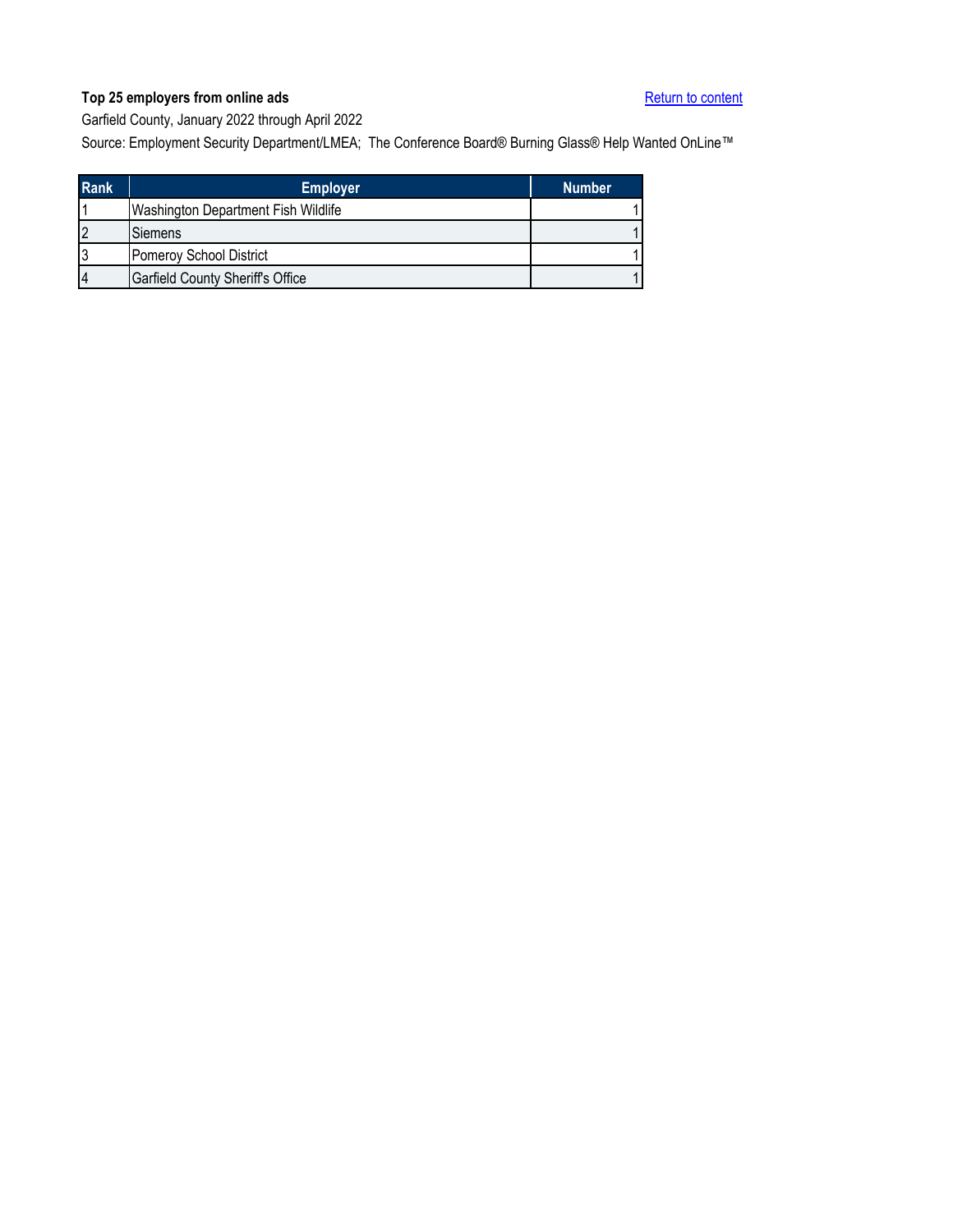<span id="page-14-0"></span>Grant County, January 2022 through April 2022

| Rank           | <b>Employer</b>                        | <b>Number</b> |
|----------------|----------------------------------------|---------------|
| $\mathbf{1}$   | Moses Lake School District             | 103           |
| $\overline{2}$ | <b>Grant Pud</b>                       | 61            |
| 3              | <b>Big Bend Community College</b>      | 48            |
| 4              | Securitas                              | 41            |
| 5              | <b>Grant County</b>                    | 41            |
| 6              | Royal School District                  | 36            |
| $\overline{7}$ | <b>Terex Corporation</b>               | 31            |
| 8              | Lamb Weston Holdings, Inc              | 29            |
| $\overline{9}$ | Walmart / Sam's                        | 22            |
| 10             | Genesis Healthcare Corporation         | 20            |
| 11             | <b>Allied Universal</b>                | 20            |
| 12             | CHS Incorporated                       | 19            |
| 13             | Live Nation Worldwide                  | 18            |
| 14             | Microsoft Corporation                  | 17            |
| 15             | <b>Dollar General</b>                  | 17            |
| 16             | LHC Group                              | 15            |
| 17             | <b>Basic American Foods</b>            | 15            |
| 18             | Agri Beef Company                      | 15            |
| 19             | Lowe's Companies, Inc                  | 14            |
| 20             | Wahluke High School                    | 13            |
| 21             | <b>Wahluke School District</b>         | 12            |
| 22             | Legends                                | 12            |
| 23             | <b>Wahluke District Wide</b>           | 10            |
| 24             | Rdo Equipment                          | 10            |
| 25             | Healthcare Services Group Incorporated | 10            |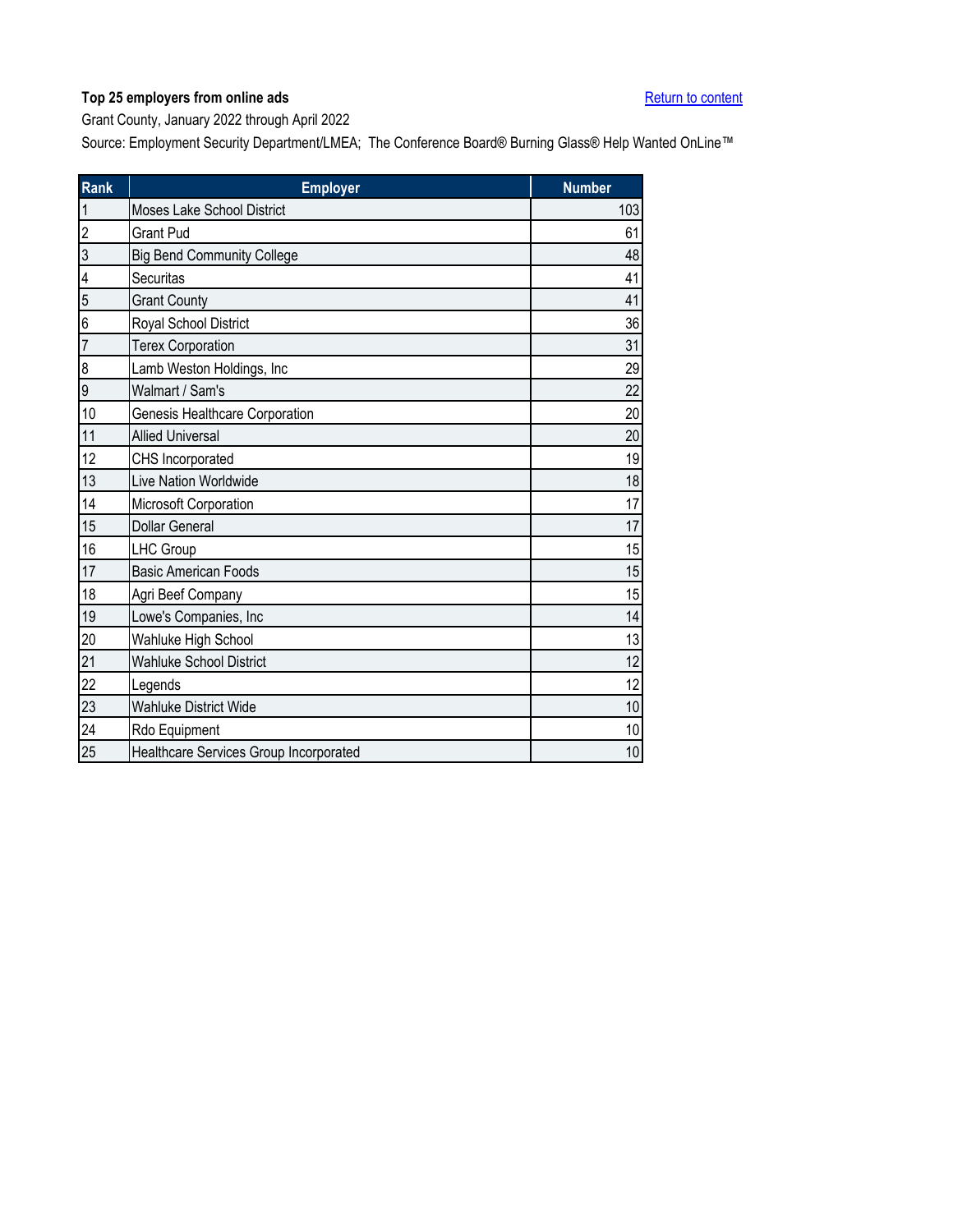<span id="page-15-0"></span>Grays Harbor County, January 2022 through April 2022

| Rank | <b>Employer</b>                        | <b>Number</b>    |
|------|----------------------------------------|------------------|
|      | <b>Telecare Corporation</b>            | 28               |
| 2    | Genesis Healthcare Corporation         | 27               |
| 3    | Aberdeen School District               | 26               |
| 4    | Seabrook                               | 18               |
| 5    | <b>Pacific Medical Centers</b>         | 16               |
| 6    | Walmart / Sam's                        | 15               |
| 7    | Grays Harbor College                   | 13               |
| 8    | <b>District Office</b>                 | 11               |
| 9    | Pdx Incorporated                       | 10               |
| 10   | <b>Behavioral Health Resources</b>     | 10               |
| 11   | 1St Security Bank                      | 10               |
| 12   | <b>Waste Connections</b>               | $\boldsymbol{9}$ |
| 13   | Providence St Joseph's Health          | 9                |
| 14   | Massachusetts General Hospital         | 9                |
| 15   | <b>Bank Pacific</b>                    | 9                |
| 16   | Washington Department Of Health        | 8                |
| 17   | Simpson Lumber Company                 | 6                |
| 18   | <b>Floyd Medical Center</b>            | 6                |
| 19   | City Aberdeen                          | 6                |
| 20   | <b>Brookdale Senior Living</b>         | 6                |
| 21   | <b>Reliant Rehabilitation</b>          | 5                |
| 22   | Healthcare Services Group Incorporated | 5                |
| 23   | <b>Sherwin Williams</b>                | $\overline{4}$   |
| 24   | Grays Harbor County                    | 4                |
| 25   | Daily Dispatch                         | $\overline{4}$   |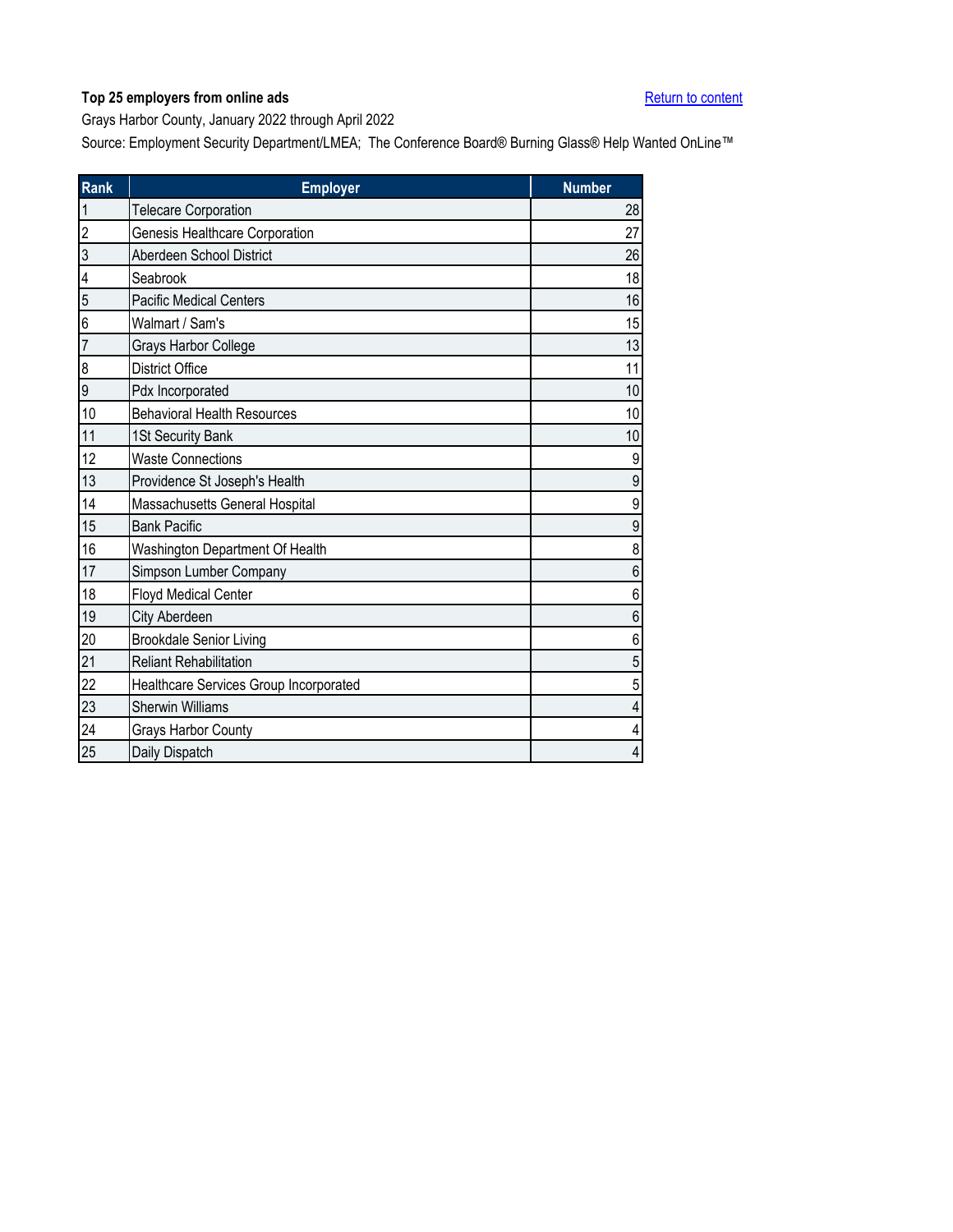<span id="page-16-0"></span>Island County, January 2022 through April 2022

| Rank           | <b>Employer</b>                     | <b>Number</b>  |
|----------------|-------------------------------------|----------------|
| 1              | The Boeing Company                  | 733            |
| $\overline{c}$ | <b>Whidbey General Hospital</b>     | 38             |
| 3              | <b>Island County</b>                | 36             |
| 4              | Kaiser                              | 20             |
| 5              | <b>Naval Medical Command</b>        | 17             |
| 6              | Verizon Communications Incorporated | 16             |
| $\overline{7}$ | Rite Aid Corporation                | 16             |
| 8              | Ace Hardware                        | 15             |
| 9              | The Home Depot Incorporated         | 13             |
| 10             | <b>YMCA</b>                         | 12             |
| 11             | <b>Brookdale Senior Living</b>      | 12             |
| 12             | <b>Dish Network</b>                 | 11             |
| 13             | Providence St Joseph's Health       | 10             |
| 14             | Leidos                              | 10             |
| 15             | <b>Bonaventure Senior Living</b>    | 10             |
| 16             | Orkin Incorporated                  | 9              |
| 17             | Walmart / Sam's                     | 8              |
| 18             | Vacasa                              | 8              |
| 19             | <b>Skookum Contract Services</b>    | 8              |
| 20             | Dell                                | 8              |
| 21             | Walgreens Boots Alliance Inc        | $\overline{7}$ |
| 22             | The Paddle Pub                      | 7              |
| 23             | Heritage Bank                       | 7              |
| 24             | Express Incorporated                | $\overline{7}$ |
| 25             | Coupeville School District 204      | $\overline{7}$ |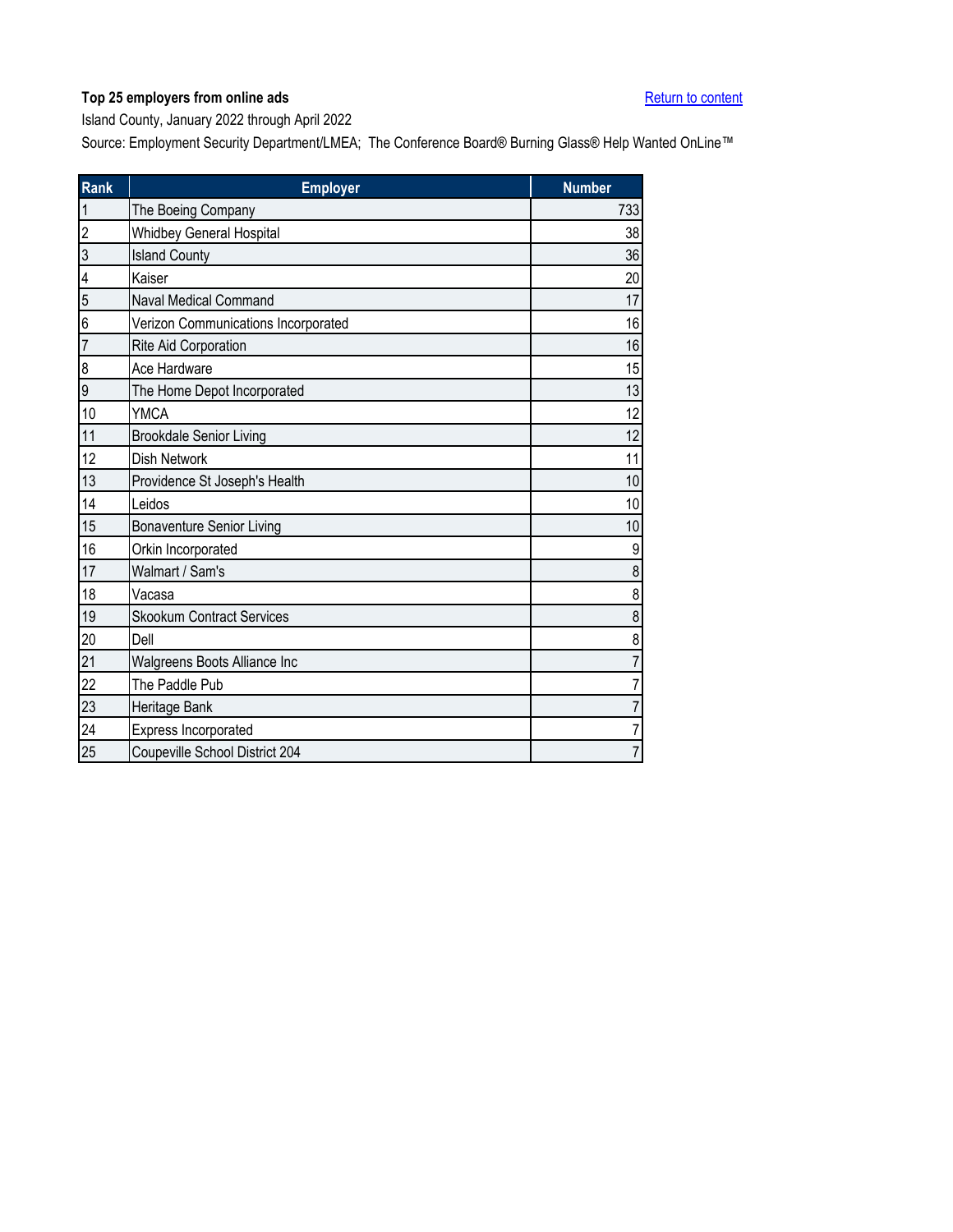<span id="page-17-0"></span>Jefferson County, January 2022 through April 2022

| <b>Rank</b>    | <b>Employer</b>                               | <b>Number</b> |
|----------------|-----------------------------------------------|---------------|
| $\mathbf{1}$   | The Boeing Company                            | 289           |
| $\overline{2}$ | Jefferson Healthcare                          | 251           |
| 3              | Whitman Hospital And Medical Center In Colfax | 22            |
| 4              | Port Townsend Paper Company                   | 22            |
| 5              | Amazon                                        | 22            |
| 6              | Life Care Centers of America                  | 21            |
| $\overline{7}$ | Port Ludlow Associates                        | 17            |
| 8              | Kroger Company                                | 17            |
| 9              | Port Townsend Paper Corporation               | 16            |
| 10             | Mclendon Hardware Incorporated                | 14            |
| 11             | Newport Healthcare                            | 13            |
| 12             | <b>YMCA</b>                                   | 11            |
| 13             | Jefferson County                              | 9             |
| 14             | Commander                                     | 9             |
| 15             | Doctors Clinic                                | 8             |
| 16             | Goodwill                                      | 7             |
| 17             | Avamere Health Services Incorporated          | 7             |
| 18             | Dell                                          | 6             |
| 19             | Victus Incorporated                           | 5             |
| 20             | Korean Womens Association                     | 5             |
| 21             | <b>Ecological Farming Association</b>         | 5             |
| 22             | Wyndham Destinations Asia Pacific             | 4             |
| 23             | Wells Fargo                                   | 4             |
| 24             | Moses Lake School District                    | 4             |
| 25             | Healthcare Services Group Incorporated        | 4             |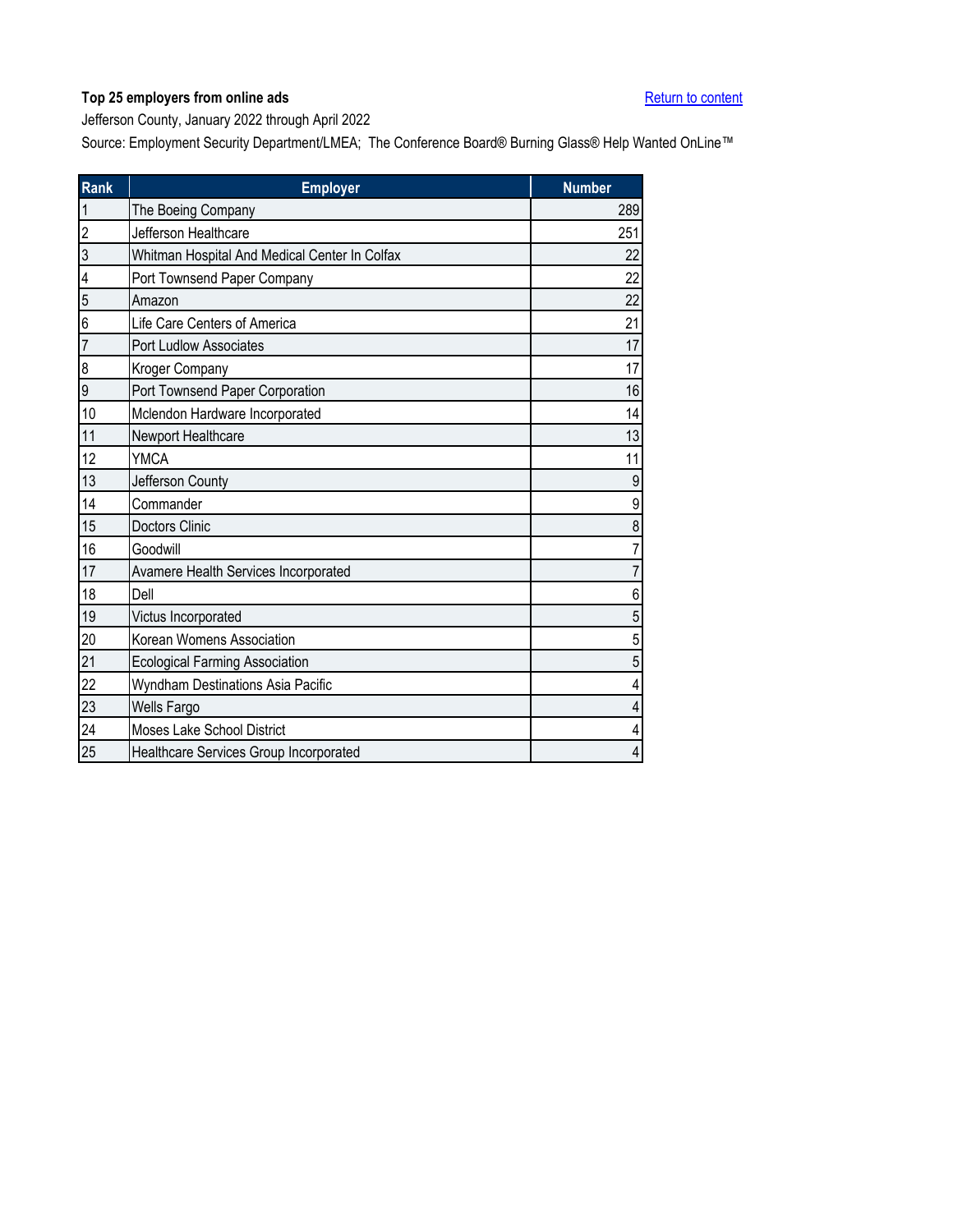<span id="page-18-0"></span>King County, January 2022 through April 2022

| Rank           | <b>Employer</b>                        | <b>Number</b> |
|----------------|----------------------------------------|---------------|
| 1              | Amazon                                 | 16,290        |
| $\overline{2}$ | The Boeing Company                     | 8,533         |
| 3              | Microsoft Corporation                  | 3,091         |
| 4              | University of Washington               | 2,198         |
| 5              | Nordstrom                              | 1,235         |
| 6              | Providence Health & Services           | 1,082         |
| $\overline{7}$ | Kaiser                                 | 961           |
| 8              | Aya Healthcare                         | 920           |
| $\overline{9}$ | Securitas                              | 823           |
| 10             | Swedish Health Service                 | 806           |
| 11             | <b>Starbucks Coffee Company</b>        | 806           |
| 12             | Seattle Children's                     | 727           |
| 13             | Facebook                               | 717           |
| 14             | <b>Allied Universal</b>                | 701           |
| 15             | King County                            | 605           |
| 16             | T Mobile Usa Incorporated              | 592           |
| 17             | Expedia, Inc                           | 531           |
| 18             | Fred Hutchinson Cancer Research Center | 509           |
| 19             | PricewaterhouseCoopers                 | 507           |
| 20             | <b>City Seattle</b>                    | 507           |
| 21             | <b>Harborview Medical Center</b>       | 496           |
| 22             | Kroger Company                         | 484           |
| 23             | Accenture                              | 478           |
| 24             | <b>Blue Origin Llc</b>                 | 476           |
| 25             | <b>KPMG</b>                            | 462           |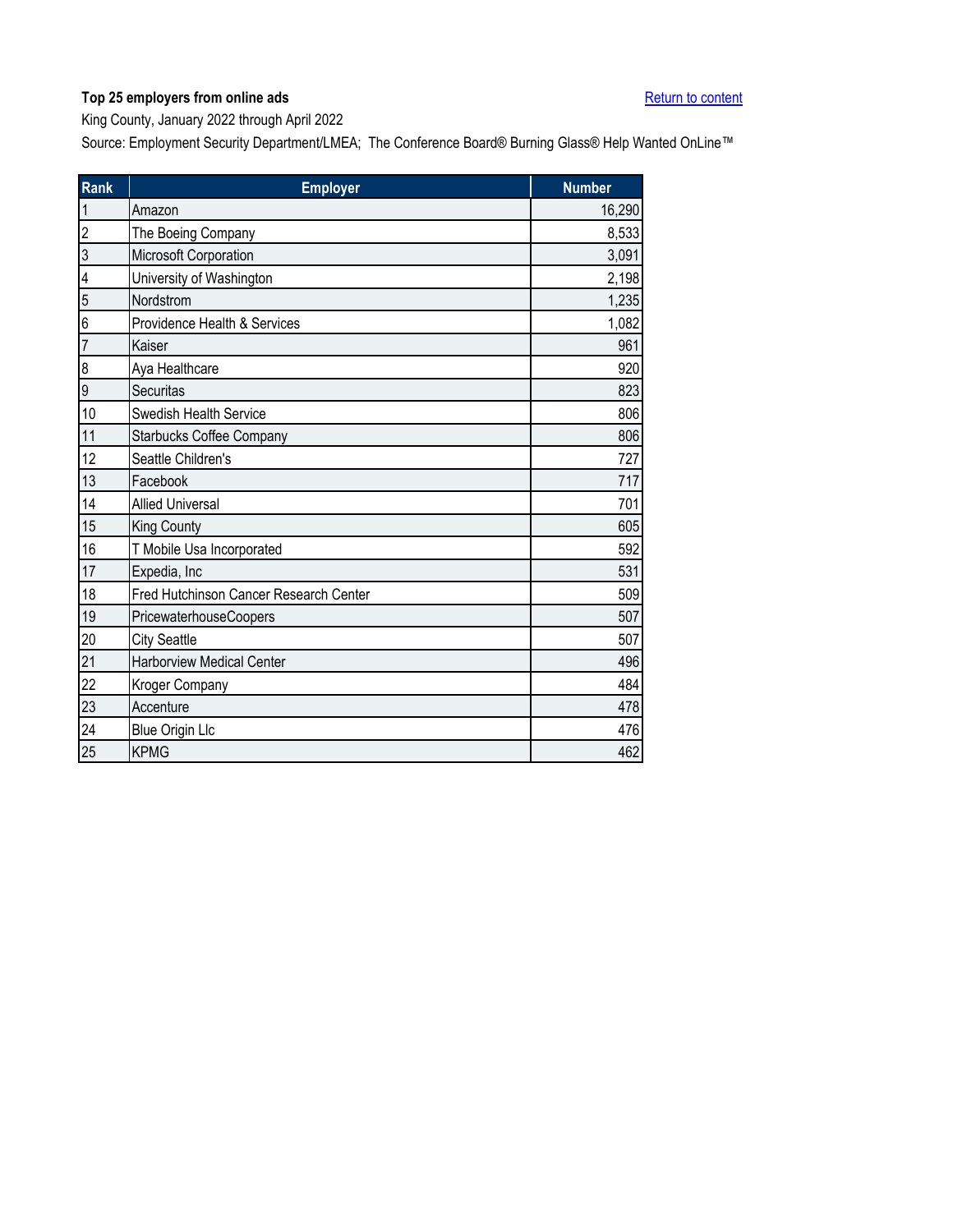<span id="page-19-0"></span>Kitsap County, January 2022 through April 2022

| Rank | <b>Employer</b>                      | <b>Number</b> |
|------|--------------------------------------|---------------|
| 1    | The Boeing Company                   | 3,324         |
| 2    | Kaiser                               | 566           |
| 3    | Amazon                               | 517           |
| 4    | Dell                                 | 205           |
| 5    | <b>U S Pacific Fleet</b>             | 177           |
| 6    | Commander                            | 132           |
| 7    | <b>Catholic Health Initiatives</b>   | 111           |
| 8    | Kaiser Permanente                    | 103           |
| 9    | Providence St Joseph's Health        | 92            |
| 10   | <b>Kitsap Mental Health Services</b> | 71            |
| 11   | <b>Kitsap County</b>                 | 65            |
| 12   | Us Commander                         | 62            |
| 13   | Lowe's Companies, Inc                | 60            |
| 14   | Naval Facilities Engineering Command | 59            |
| 15   | <b>St Michael Medical Center</b>     | 55            |
| 16   | Naval Sea Systems Command            | 55            |
| 17   | Caldera Care                         | 54            |
| 18   | <b>YMCA</b>                          | 50            |
| 19   | <b>HCR ManorCare</b>                 | 45            |
| 20   | <b>Charles Schwab</b>                | 45            |
| 21   | United Parcel Service Incorporated   | 44            |
| 22   | Walmart / Sam's                      | 43            |
| 23   | <b>DIRECTV</b> Incorporated          | 43            |
| 24   | <b>Town Country Markets</b>          | 42            |
| 25   | Saalex Solutions Incorporated        | 41            |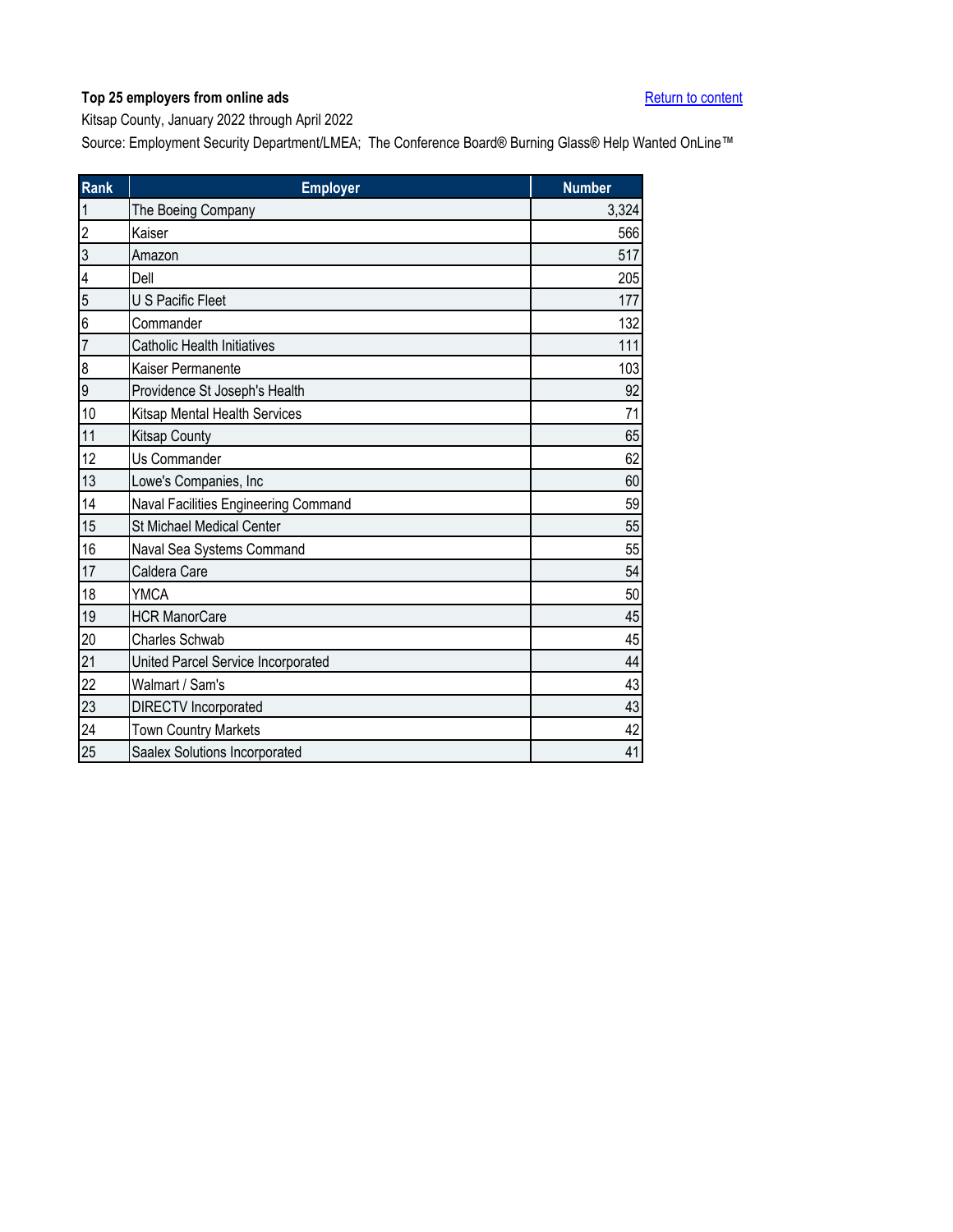<span id="page-20-0"></span>Kittitas County, January 2022 through April 2022

| <b>Rank</b>             | <b>Employer</b>                            | <b>Number</b>           |
|-------------------------|--------------------------------------------|-------------------------|
| 1                       | Town And Country Resort Hotel              | 32                      |
| $\overline{2}$          | Suncadia Resort                            | 31                      |
| 3                       | Central Washington University              | 22                      |
| $\overline{\mathbf{4}}$ | Pilot Flying J                             | 18                      |
| 5                       | Kroger Company                             | 13                      |
| 6                       | Securitas                                  | 11                      |
| $\overline{7}$          | <b>Washington State University</b>         | $\,8\,$                 |
| 8                       | Metropolitan Washington Airports Authority | 8                       |
| 9                       | <b>Bi Mart</b>                             | $\overline{7}$          |
| 10                      | Goodwill                                   | 5                       |
| 11                      | <b>Sherwin Williams</b>                    | 4                       |
| 12                      | Fred Meyer                                 | $\overline{\mathbf{4}}$ |
| 13                      | Commercial Tire Incorporated               | $\overline{4}$          |
| 14                      | Washington Department Of Health            | 3                       |
| 15                      | <b>WIS International</b>                   | $\sqrt{3}$              |
| 16                      | Sonic Drive-In                             | $\mathfrak{S}$          |
| 17                      | <b>Puget Energy Incorporated</b>           | $\mathfrak{S}$          |
| 18                      | Pape Group Incorporated                    | $\overline{3}$          |
| 19                      | Loomis Armored Us, Llc                     | $\mathfrak{S}$          |
| 20                      | <b>Athletics</b>                           | $\mathfrak{S}$          |
| 21                      | Swissport International Ltd                | $\overline{2}$          |
| 22                      | <b>Starbucks Coffee Company</b>            | $\sqrt{2}$              |
| 23                      | North Cascades Institute                   | $\overline{c}$          |
| 24                      | Maurices Incorporated                      | $\overline{2}$          |
| 25                      | Kittitas County Conservation District      | $\overline{2}$          |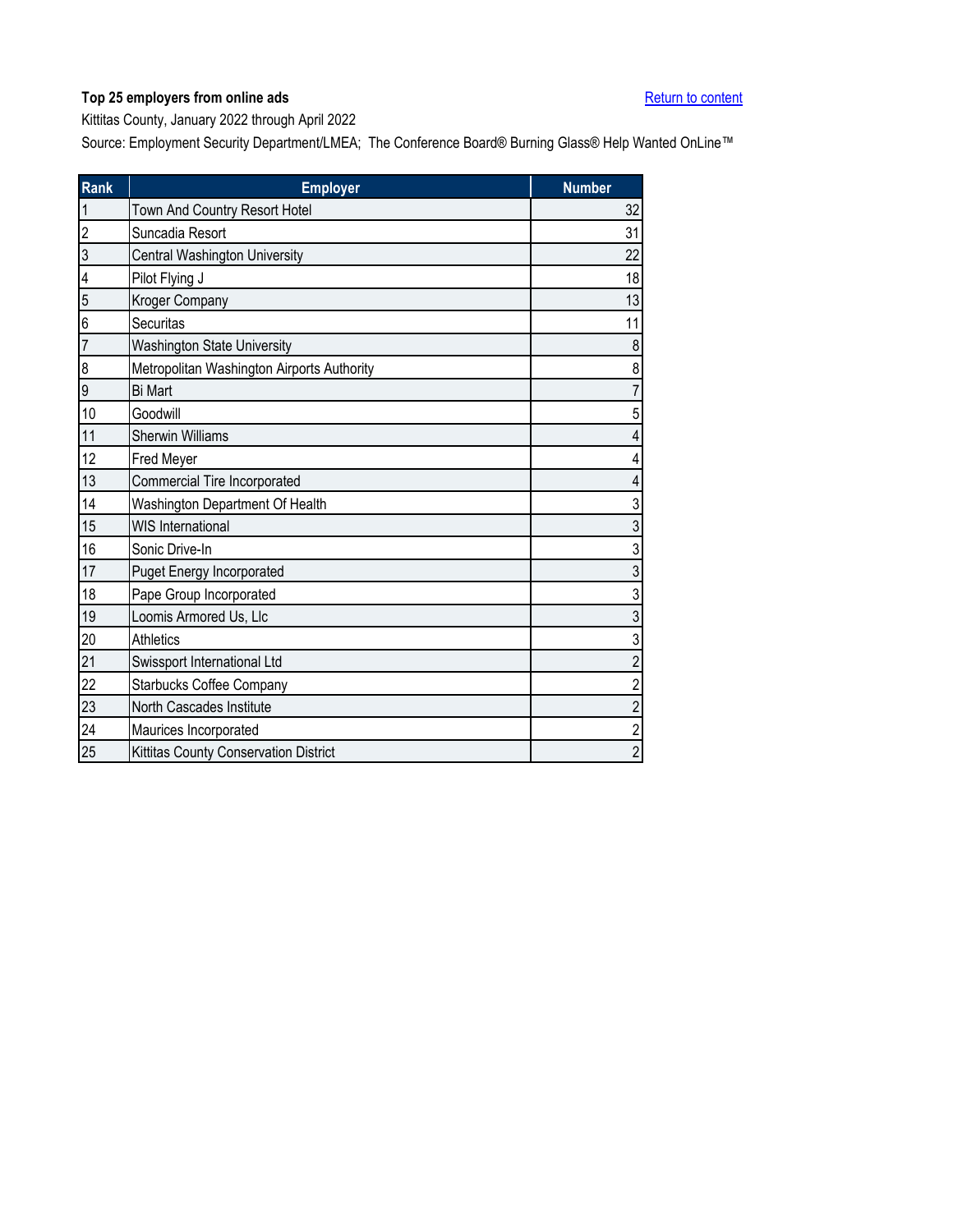<span id="page-21-0"></span>Klickitat County, January 2022 through April 2022

| Rank           | <b>Employer</b>                     | <b>Number</b>           |
|----------------|-------------------------------------|-------------------------|
| $\mathbf 1$    | Insitu Group Incorporated           | 36                      |
| $\overline{2}$ | Republic Services Incorporated      | 26                      |
| 3              | <b>Klickitat County</b>             | 8                       |
| 4              | White Salmon School District        | $\sqrt{5}$              |
| 5              | <b>Trout Lake School District</b>   | $\sqrt{5}$              |
| 6              | <b>Klickitat School District</b>    | $\sqrt{5}$              |
| $\overline{7}$ | Siemens                             | $\sqrt{3}$              |
| 8              | Mill School                         | 3                       |
| 9              | Skyline Health                      | $\overline{c}$          |
| 10             | <b>Riverview Community Bank</b>     | $\overline{2}$          |
| 11             | Pixan                               | $\overline{c}$          |
| 12             | People For People                   | $\overline{c}$          |
| 13             | Mt Adams Resource Stewards          | $\overline{2}$          |
| 14             | Lyle School District                | $\overline{2}$          |
| 15             | Guardian Life Insurance             | $\overline{\mathbf{c}}$ |
| 16             | Goldendale School District          | $\overline{2}$          |
| 17             | Avangrid                            | $\overline{2}$          |
| 18             | Amerititle Incorporated             | $\sqrt{2}$              |
| 19             | <b>Allied Universal</b>             | $\overline{c}$          |
| 20             | <b>Addus Homecare</b>               | $\overline{\mathbf{c}}$ |
| 21             | Zepher                              | 1                       |
| 22             | Yakama Nation                       | 1                       |
| 23             | <b>Wishram School District</b>      | 1                       |
| 24             | White Salmon Eyecare                | 1                       |
| 25             | <b>United States Postal Service</b> | $\mathbf 1$             |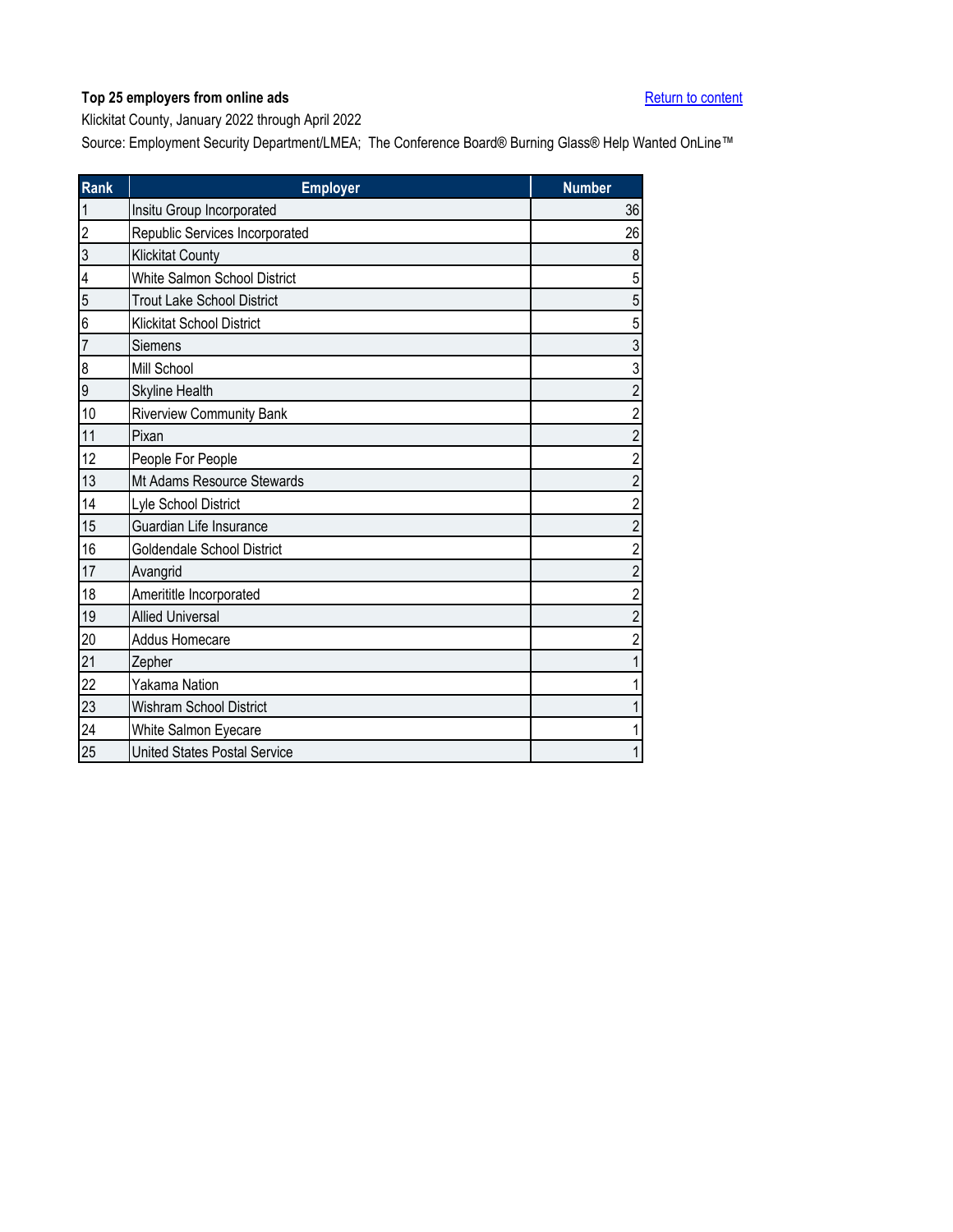<span id="page-22-0"></span>Lewis County, January 2022 through April 2022

| <b>Rank</b>    | <b>Employer</b>                     | <b>Number</b>  |
|----------------|-------------------------------------|----------------|
| $\mathbf{1}$   | Providence Health & Services        | 76             |
| $\overline{2}$ | Great Wolf Lodge                    | 55             |
| 3              | <b>Cascade Community Healthcare</b> | 33             |
| 4              | LHC Group                           | 21             |
| 5              | Walmart / Sam's                     | 20             |
| 6              | Providence                          | 17             |
| $\overline{7}$ | Hampton Lumber                      | 16             |
| 8              | Providence St Joseph's Health       | 15             |
| 9              | <b>Hampton Affiliates</b>           | 15             |
| 10             | Kroger Company                      | 14             |
| 11             | Wellpath                            | 13             |
| 12             | Prestige Care Incorporated          | 12             |
| 13             | Penske                              | 12             |
| 14             | Darigold Incorporated               | 12             |
| 15             | Walgreens Boots Alliance Inc        | 11             |
| 16             | <b>Tractor Supply Company</b>       | 11             |
| 17             | Valley View Health Center           | 10             |
| 18             | Michaels Arts and Crafts            | 10             |
| 19             | Korean Womens Association           | 10             |
| 20             | Centralia College                   | 10             |
| 21             | Ferrellgas                          | 9              |
| 22             | Ryerson                             | 8              |
| 23             | <b>Toledo Athletics</b>             | $\overline{7}$ |
| 24             | Sonic Drive-In                      | $\overline{7}$ |
| 25             | Rogers Machinery Company            | $\overline{7}$ |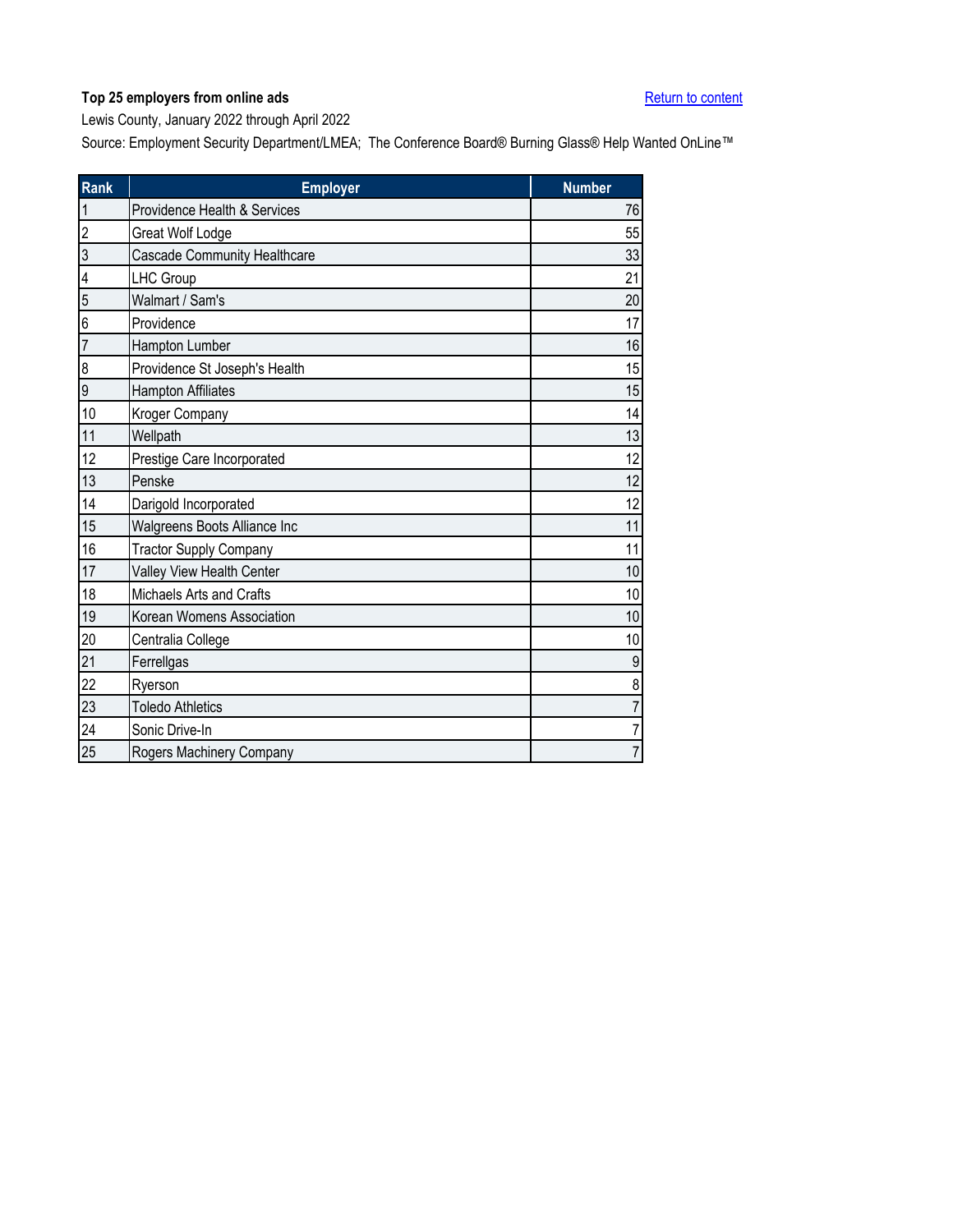<span id="page-23-0"></span>Lincoln County, January 2022 through April 2022

| <b>Rank</b>             | <b>Employer</b>                    | <b>Number</b>           |
|-------------------------|------------------------------------|-------------------------|
| 1                       | <b>Guest Services Incorporated</b> | 20                      |
| $\overline{2}$          | <b>Guest Services</b>              | 10                      |
| 3                       | Spokane Tribe Spokane Reservation  | $\sqrt{5}$              |
| $\overline{\mathbf{4}}$ | Air Methods                        | $\overline{5}$          |
| 5                       | <b>HCR ManorCare</b>               | $\overline{4}$          |
| 6                       | Providence St Joseph's Health      | $\sqrt{3}$              |
| $\overline{7}$          | Microsoft Corporation              | $\mathfrak{Z}$          |
| 8                       | Les Schwab Tire Center             | 3                       |
| 9                       | <b>LHC Group</b>                   | $\sqrt{3}$              |
| 10                      | University of Washington           | $\overline{\mathbf{c}}$ |
| 11                      | U.S. Bancorp                       | $\overline{c}$          |
| 12                      | Signet Jewelers Limited            | $\overline{c}$          |
| 13                      | Providence Health & Services       | $\overline{c}$          |
| 14                      | Nutrien Ltd                        | $\overline{2}$          |
| 15                      | Nutrien Ag Solutions, Inc.         | $\overline{\mathbf{c}}$ |
| 16                      | Nutrien                            | $\overline{c}$          |
| 17                      | <b>National Park Service</b>       | $\overline{\mathbf{c}}$ |
| 18                      | <b>Halme Builders</b>              | $\overline{2}$          |
| 19                      | <b>Catholic Charities</b>          | $\sqrt{2}$              |
| 20                      | <b>Wheatland Bank</b>              | $\mathbf 1$             |
| 21                      | Washington Department Of Health    | $\mathbf 1$             |
| 22                      | Valley Wide Cooperative            | 1                       |
| 23                      | <b>Teya Enterprises</b>            | $\mathbf 1$             |
| 24                      | System Transport                   | 1                       |
| 25                      | <b>State Department Health</b>     | $\mathbf 1$             |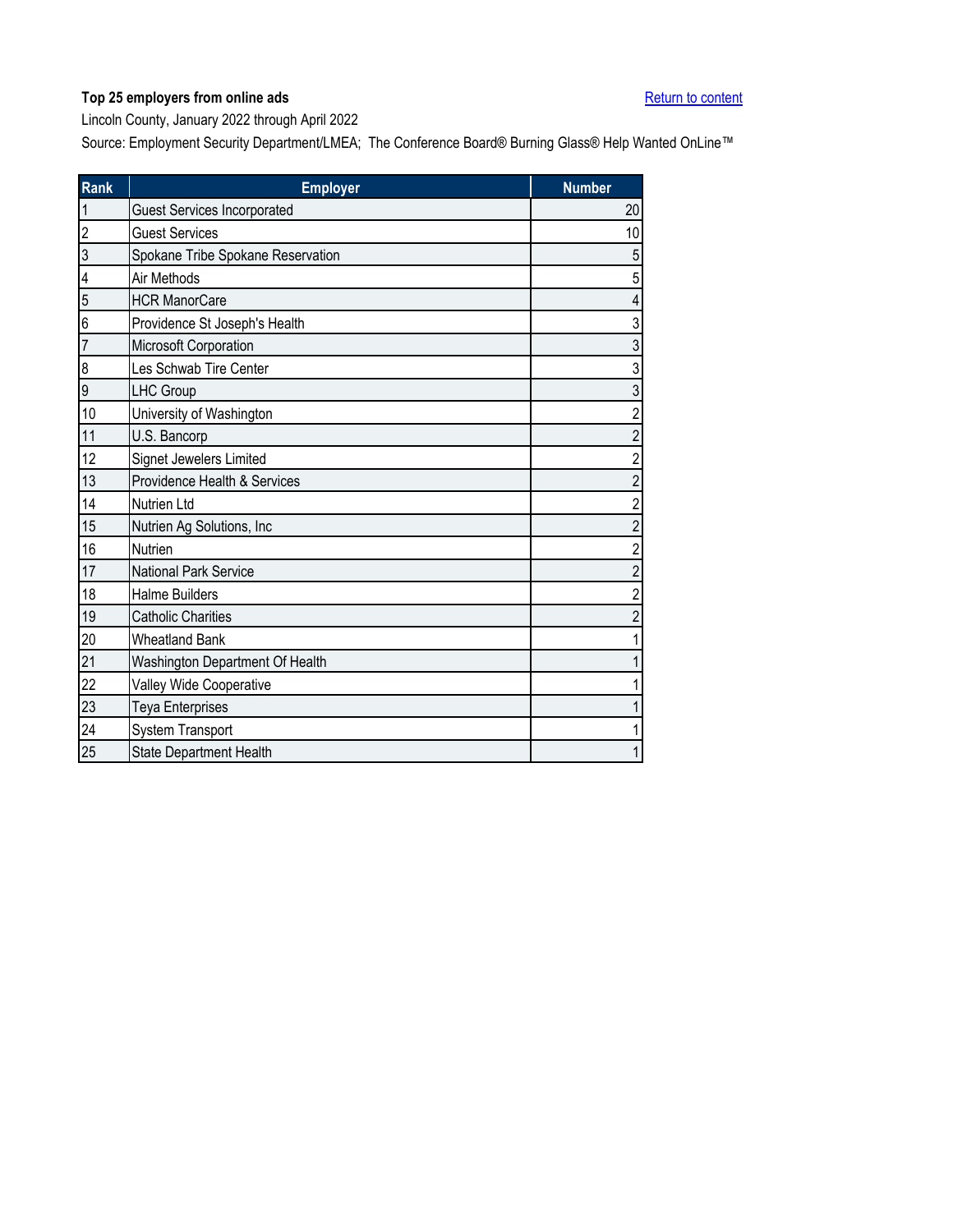<span id="page-24-0"></span>Mason County, January 2022 through April 2022

| Rank           | <b>Employer</b>                        | <b>Number</b>    |
|----------------|----------------------------------------|------------------|
| $\mathbf{1}$   | Mason General Hospital                 | 67               |
| $\overline{2}$ | <b>Telecare Corporation</b>            | 39               |
| 3              | Mason County                           | 33               |
| 4              | Kroger Company                         | 19               |
| 5              | Taylor Shellfish Farms                 | 18               |
| 6              | Alderbrook Resort And Spa              | 17               |
| $\overline{7}$ | Squaxin Island Tribe                   | 15               |
| 8              | Securitas                              | 15               |
| $\overline{9}$ | Healthcare Services Group Incorporated | 15               |
| 10             | University of Washington               | 12               |
| 11             | Walmart / Sam's                        | 11               |
| 12             | Dell                                   | 11               |
| 13             | Caldera Care                           | 11               |
| 14             | Live Well Home Group                   | 10               |
| 15             | <b>HCR ManorCare</b>                   | 10               |
| 16             | Cerner Corporation                     | 9                |
| 17             | Amazon                                 | 9                |
| 18             | Alpine Way                             | 8                |
| 19             | Washington Department Of Health        | $\overline{7}$   |
| 20             | Providence St Joseph's Health          | $\overline{7}$   |
| 21             | Green Diamond Resource Company         | $\overline{7}$   |
| 22             | <b>Floyd Medical Center</b>            | $\overline{7}$   |
| 23             | <b>Tozier Brothers</b>                 | $\,6$            |
| 24             | <b>Mason Transit Authority</b>         | $\boldsymbol{6}$ |
| 25             | <b>YMCA</b>                            | 5                |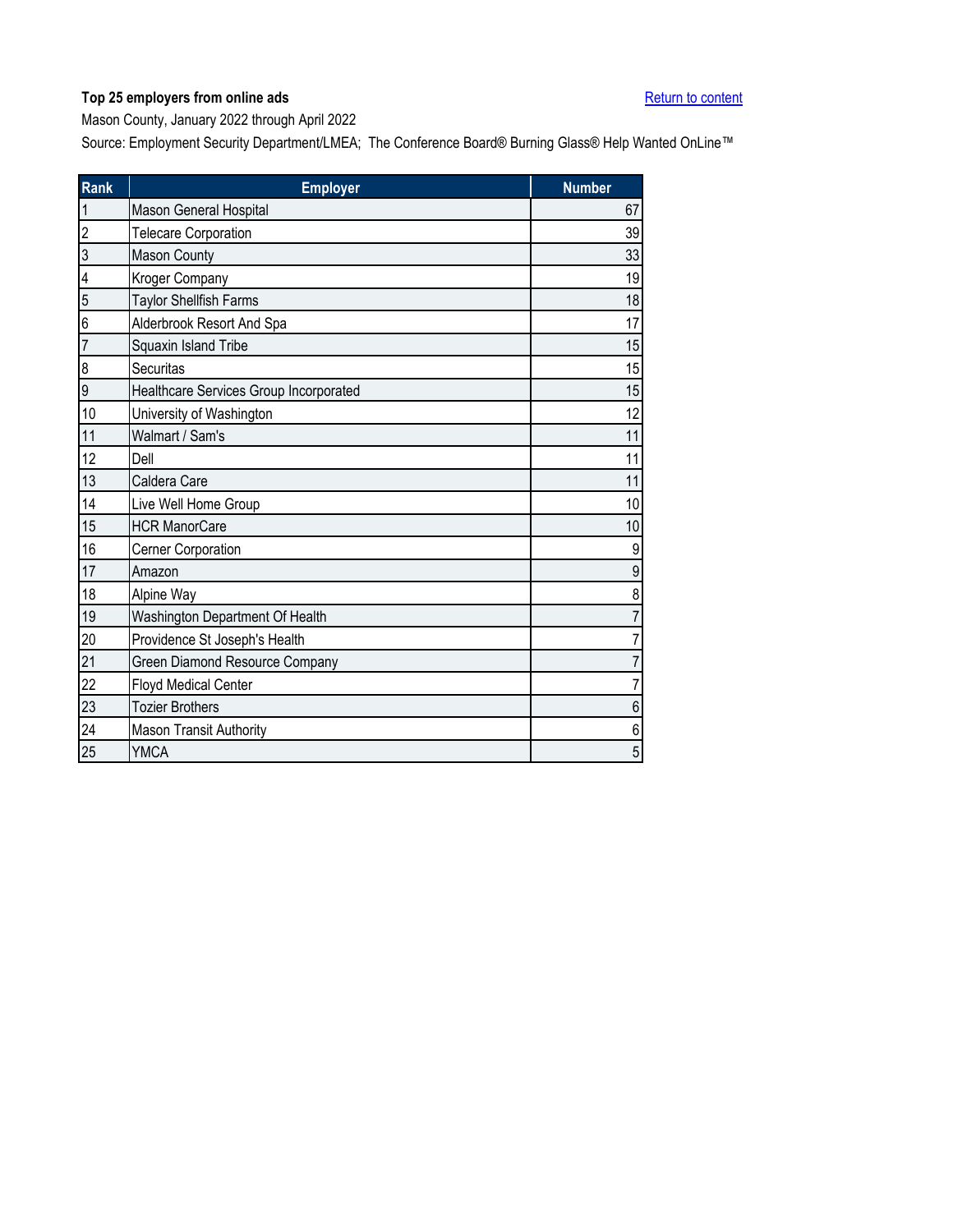<span id="page-25-0"></span>Okanogan County, January 2022 through April 2022

| Rank             | <b>Employer</b>                     | <b>Number</b>           |
|------------------|-------------------------------------|-------------------------|
| 1                | Interpath Laboratory                | 28                      |
| $\overline{c}$   | Encompass Health                    | 20                      |
| 3                | Prairie Band, Llc                   | 12                      |
| 4                | Walmart / Sam's                     | 10                      |
| 5                | Marriott International Incorporated | 10                      |
| 6                | <b>Indian Health Service</b>        | $\boldsymbol{9}$        |
| 7                | Washington Department Fish Wildlife | $\bf 8$                 |
| $\boldsymbol{8}$ | National Park Service               | 5                       |
| 9                | <b>Troon Company</b>                | $\overline{4}$          |
| 10               | Washington Department Of Health     | $\sqrt{3}$              |
| 11               | Pacpizza Llc                        | $\mathfrak{S}$          |
| 12               | Methow Valley School District       | 3                       |
| 13               | Methow Conservancy                  | $\mathfrak{S}$          |
| 14               | Anovaworks Pllc                     | $\sqrt{3}$              |
| 15               | Sfs Incorporated                    | $\overline{\mathbf{c}}$ |
| 16               | Pizza Hut                           | $\overline{2}$          |
| 17               | Odom Corporation                    | $\overline{c}$          |
| 18               | <b>Nutrien Ltd</b>                  | $\overline{2}$          |
| 19               | Loram Maintenance Way Incorporated  | $\overline{2}$          |
| 20               | Home Range Wildlife Research        | $\overline{c}$          |
| 21               | Harbor Freight Tools                | $\overline{\mathbf{c}}$ |
| 22               | Ferrellgas                          | $\overline{\mathbf{c}}$ |
| 23               | <b>Charter Communications</b>       | $\overline{c}$          |
| 24               | <b>Bureau of Indian Affairs</b>     | $\overline{\mathbf{c}}$ |
| 25               | Aaron's                             | $\overline{c}$          |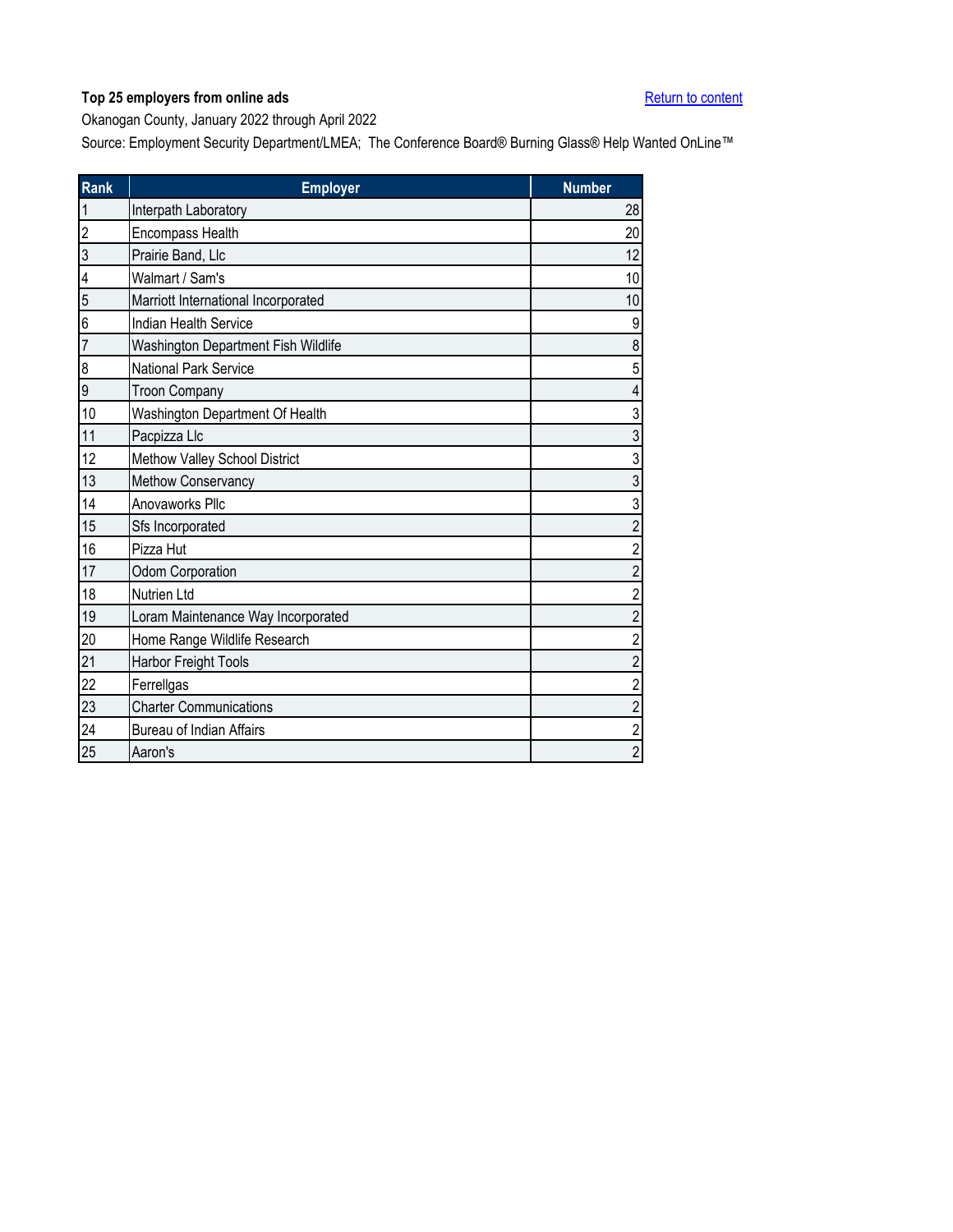<span id="page-26-0"></span>Pacific County, January 2022 through April 2022

| <b>Rank</b>    | <b>Employer</b>                                      | <b>Number</b>           |
|----------------|------------------------------------------------------|-------------------------|
| $\mathbf{1}$   | Ocean Beach School District                          | 18                      |
| $\overline{2}$ | Ocean Beach School District 101                      | $\overline{7}$          |
| 3              | Weyerhaeuser Company                                 | $\boldsymbol{6}$        |
| 4              | Wyndham Destinations Asia Pacific                    | 4                       |
| 5              | Washington Department Fish Wildlife                  | 4                       |
| 6              | Capital Region Esd 113                               | 4                       |
| $\overline{7}$ | Raymond School District                              | 3                       |
| 8              | Korean Womens Association                            | 3                       |
| 9              | <b>Bank Pacific</b>                                  | 3                       |
| 10             | Willapa Harbor Hospital                              | $\overline{\mathbf{c}}$ |
| 11             | <b>Reliant Rehabilitation</b>                        | $\overline{\mathbf{c}}$ |
| 12             | Raymond Jr/Sr High                                   | $\overline{2}$          |
| 13             | <b>Edward Jones</b>                                  | $\overline{c}$          |
| 14             | <b>Waste Connections</b>                             | $\mathbf 1$             |
| 15             | <b>Washington State University</b>                   | $\mathbf{1}$            |
| 16             | Washington State Parks And Recreation Commission     | 1                       |
| 17             | Part Time Post Acute Care Advance Practice Clinician | 1                       |
| 18             | Pacific County                                       | $\mathbf 1$             |
| 19             | <b>Pacific Conservation District</b>                 | 1                       |
| 20             | Noaa Fisheries                                       | 1                       |
| 21             | National Quality Forum                               | $\mathbf 1$             |
| 22             | Naselle Grays River Valley Schools                   | 1                       |
| 23             | Los Alamos National Laboratory                       | $\mathbf{1}$            |
| 24             | Hilltop School                                       | 1                       |
| 25             | <b>Guardian Real Estate Services</b>                 | $\mathbf{1}$            |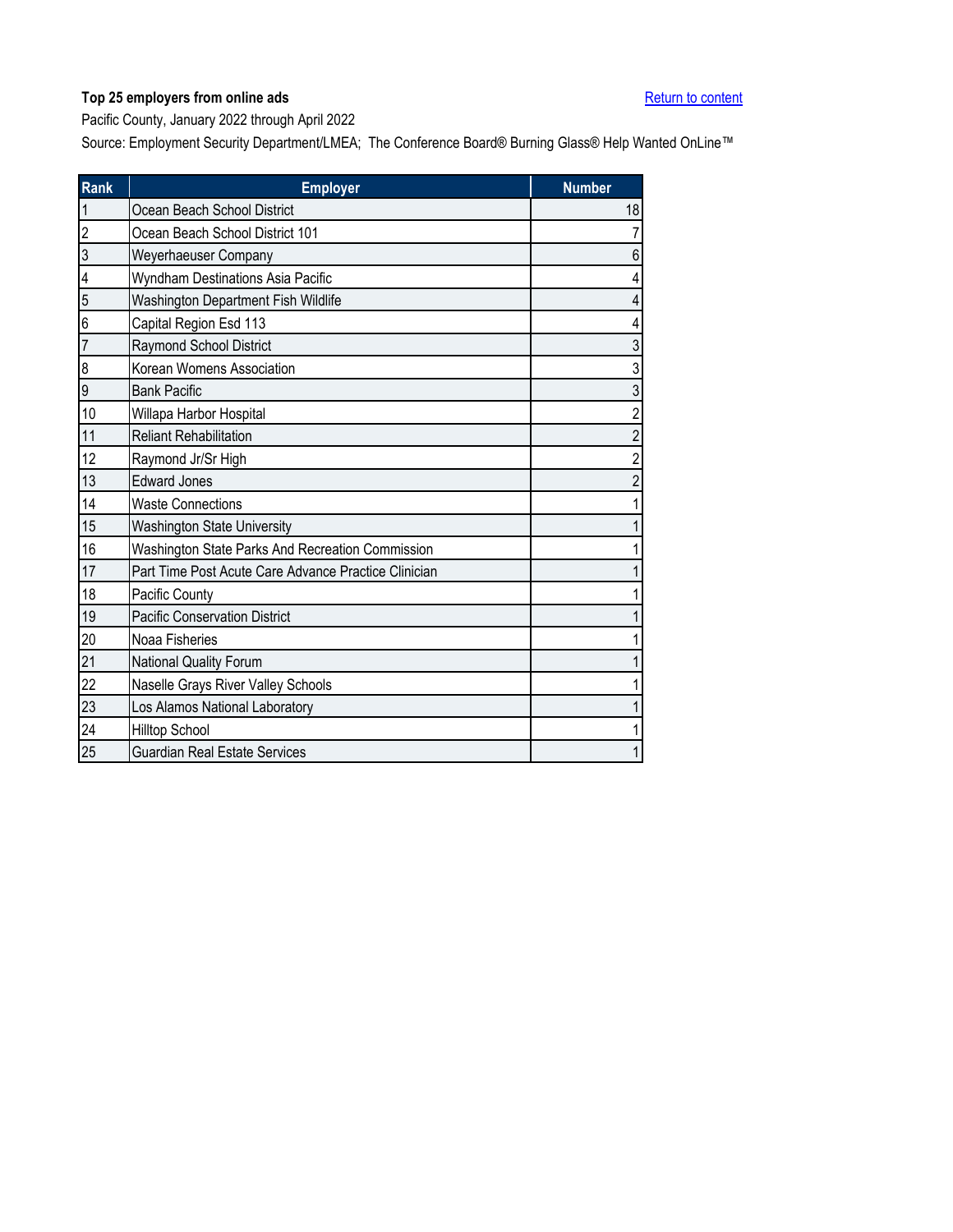<span id="page-27-0"></span>Pend Oreille County, January 2022 through April 2022

| Rank | <b>Employer</b>                      | <b>Number</b>  |
|------|--------------------------------------|----------------|
|      | Safran                               | 20             |
| 2    | <b>Equity Lifestyle Properties</b>   | 10             |
| 3    | <b>First Student</b>                 | 7              |
| 4    | Vaagen Brothers Lumber               | 4              |
| 5    | Pend Oreille County                  | 4              |
| 6    | River City Chiropractic              | 3              |
| 7    | McDonald's                           | 3              |
| 8    | Addus Homecare                       | 3              |
| 9    | Newport Hospital And Health Services | $\overline{2}$ |
| 10   | Mountain West Bank                   | $\overline{c}$ |
| 11   | Medigence Health                     | $\overline{2}$ |
| 12   | Glacier Bancorp, Inc.                | $\overline{2}$ |
| 13   | <b>Forest Service</b>                | $\overline{c}$ |
| 14   | <b>Brescia University</b>            | $\overline{2}$ |
| 15   | Banner Health System                 | $\overline{2}$ |
| 16   | <b>Washington State University</b>   |                |
| 17   | Washington Federal                   |                |
| 18   | Washington Department Of Health      |                |
| 19   | Vsp Labs, Inc Dba Vsp Global         |                |
| 20   | Vision Service Plan                  |                |
| 21   | Vacasa                               |                |
| 22   | Target                               |                |
| 23   | Subway                               |                |
| 24   | Seattle Colleges                     |                |
| 25   | Sas Retail Services Llc              |                |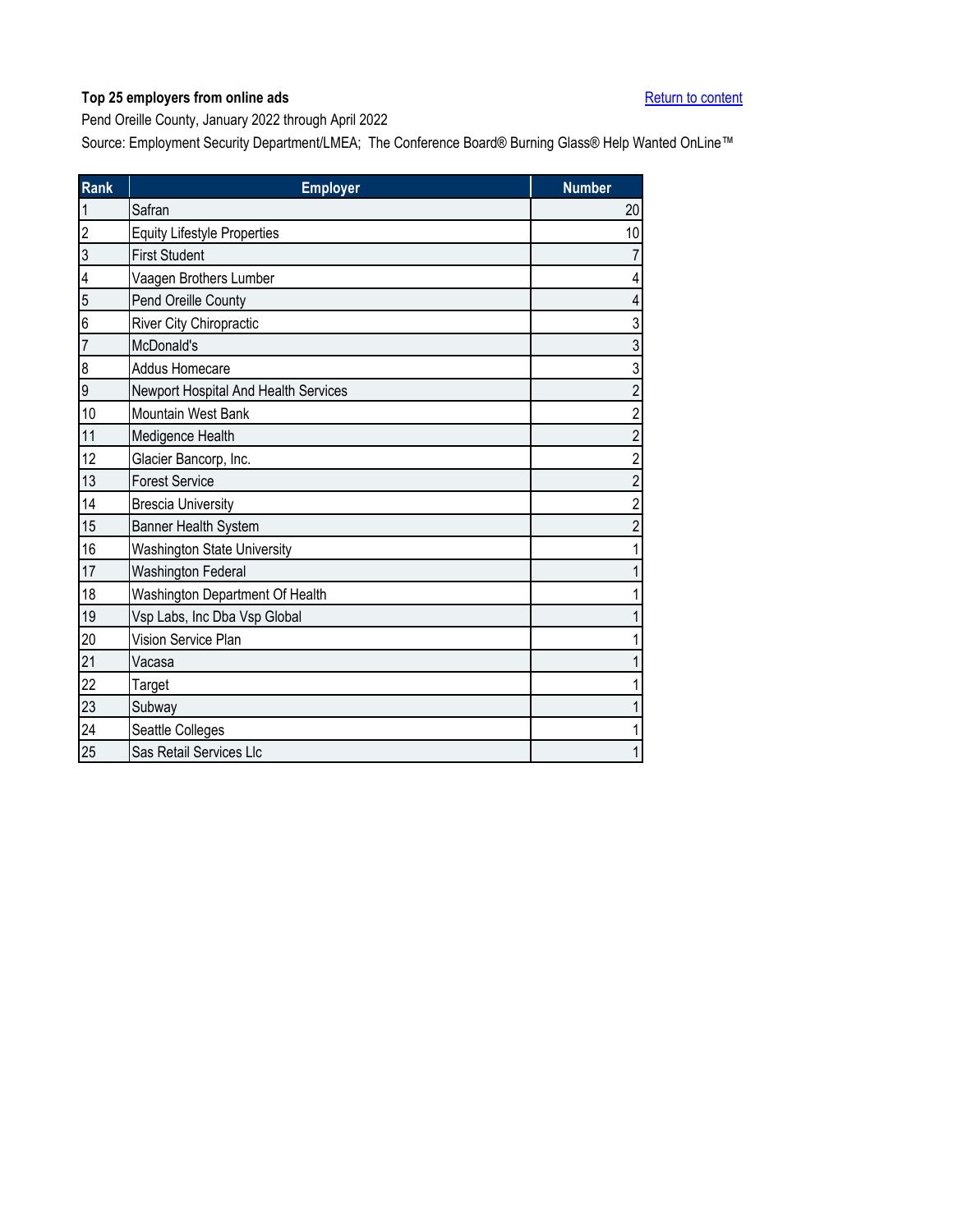<span id="page-28-0"></span>Pierce County, January 2022 through April 2022

| Rank                    | <b>Employer</b>                        | <b>Number</b> |
|-------------------------|----------------------------------------|---------------|
| 1                       | The Boeing Company                     | 3,346         |
| $\overline{c}$          | Amazon                                 | 1,697         |
| 3                       | <b>Multicare Health</b>                | 528           |
| $\overline{\mathbf{4}}$ | Kaiser                                 | 359           |
| 5                       | <b>Tacoma Public Schools</b>           | 273           |
| 6                       | Dell                                   | 264           |
| $\overline{7}$          | <b>Catholic Health Initiatives</b>     | 248           |
| 8                       | Health Care Service Corporation        | 224           |
| 9                       | Securitas                              | 174           |
| 10                      | Kroger Company                         | 141           |
| 11                      | St Joseph Medical Center               | 139           |
| 12                      | <b>HCR ManorCare</b>                   | 128           |
| 13                      | <b>YMCA</b>                            | 126           |
| 14                      | <b>Allied Universal</b>                | 119           |
| 15                      | United Parcel Service Incorporated     | 113           |
| 16                      | Lowe's Companies, Inc                  | 111           |
| 17                      | <b>Highmark Health</b>                 | 107           |
| 18                      | Aya Healthcare                         | 103           |
| 19                      | <b>Willamette Dental</b>               | 101           |
| 20                      | City Tacoma                            | 101           |
| 21                      | <b>Tacoma Public Utilities</b>         | 96            |
| 22                      | Kaiser Permanente                      | 91            |
| 23                      | University of Puget Sound              | 90            |
| 24                      | Tacoma General Hospital                | 89            |
| 25                      | Chi Franciscan Rehabilitation Hospital | 89            |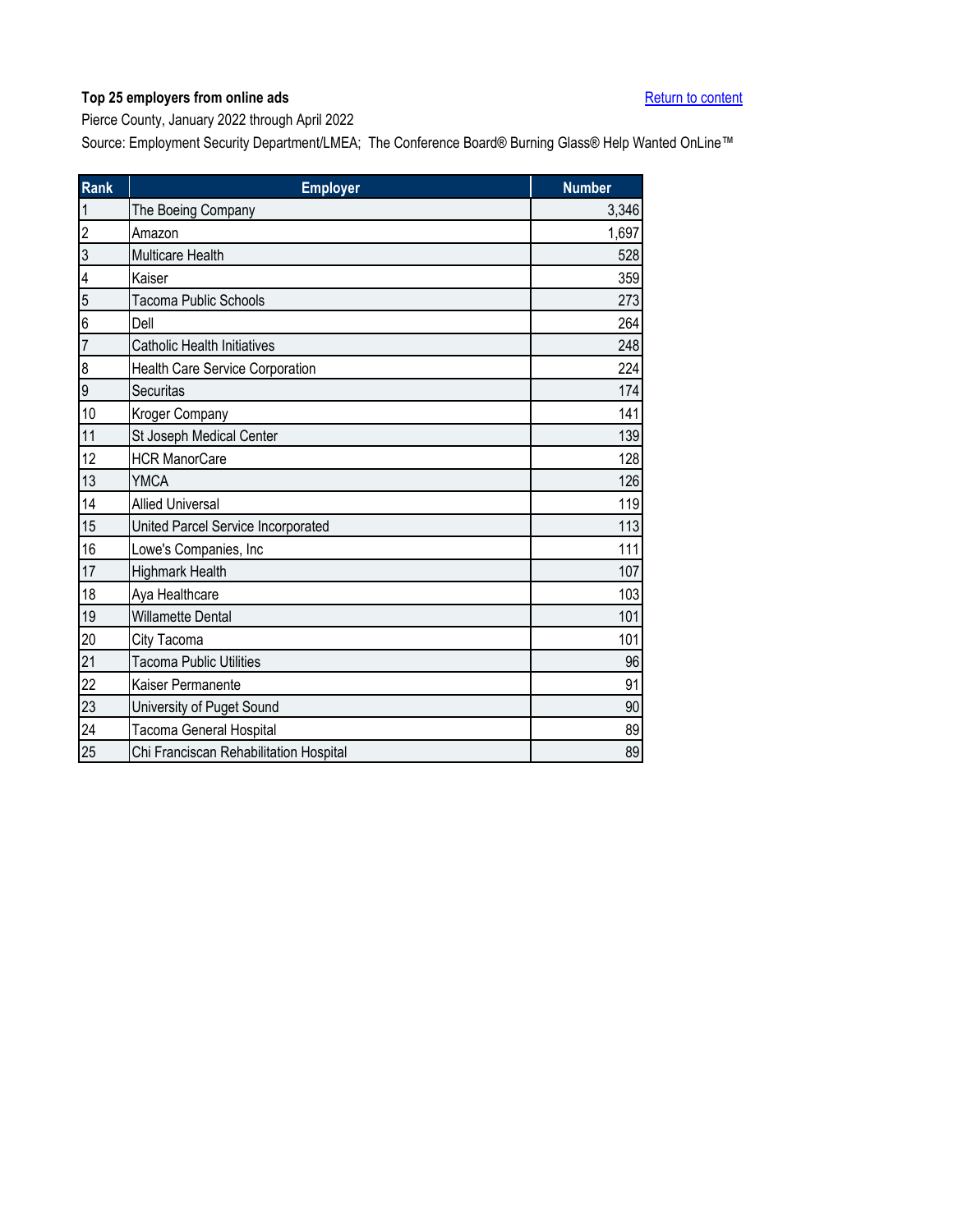<span id="page-29-0"></span>San Juan County, January 2022 through April 2022

| <b>Rank</b>    | <b>Employer</b>                            | <b>Number</b>  |
|----------------|--------------------------------------------|----------------|
| 1              | <b>YMCA</b>                                | 24             |
| $\overline{c}$ | Coolworks                                  | 17             |
| 3              | PeaceHealth                                |                |
| 4              | <b>Banner Bank</b>                         | 7              |
| 5              | Wyndham Destinations Asia Pacific          | 4              |
| 6              | Vacasa                                     | 2              |
| $\overline{7}$ | Sound Publishing Incorporated              | $\overline{2}$ |
| 8              | San Juan Preservation Trust                | 2              |
| 9              | <b>Whale Museum</b>                        |                |
| 10             | Wells Fargo                                |                |
| 11             | Washington State Department Of Agriculture |                |
| 12             | Washington Department Fish Wildlife        |                |
| 13             | <b>US Customs and Border Protection</b>    |                |
| 14             | <b>Skagit Valley College</b>               |                |
| 15             | San Juan Islands Conservation District     |                |
| 16             | San Juan Island Library District           |                |
| 17             | San Juan Island Library                    |                |
| 18             | San Juan County                            |                |
| 19             | Rain Shadow Consulting                     |                |
| 20             | Providence                                 |                |
| 21             | PepsiCo Inc.                               |                |
| 22             | Pennsylvania State University              |                |
| 23             | Pacific Northwest Trail Association        |                |
| 24             | Orcas Hotel                                |                |
| 25             | North Sound Communications & Electric      |                |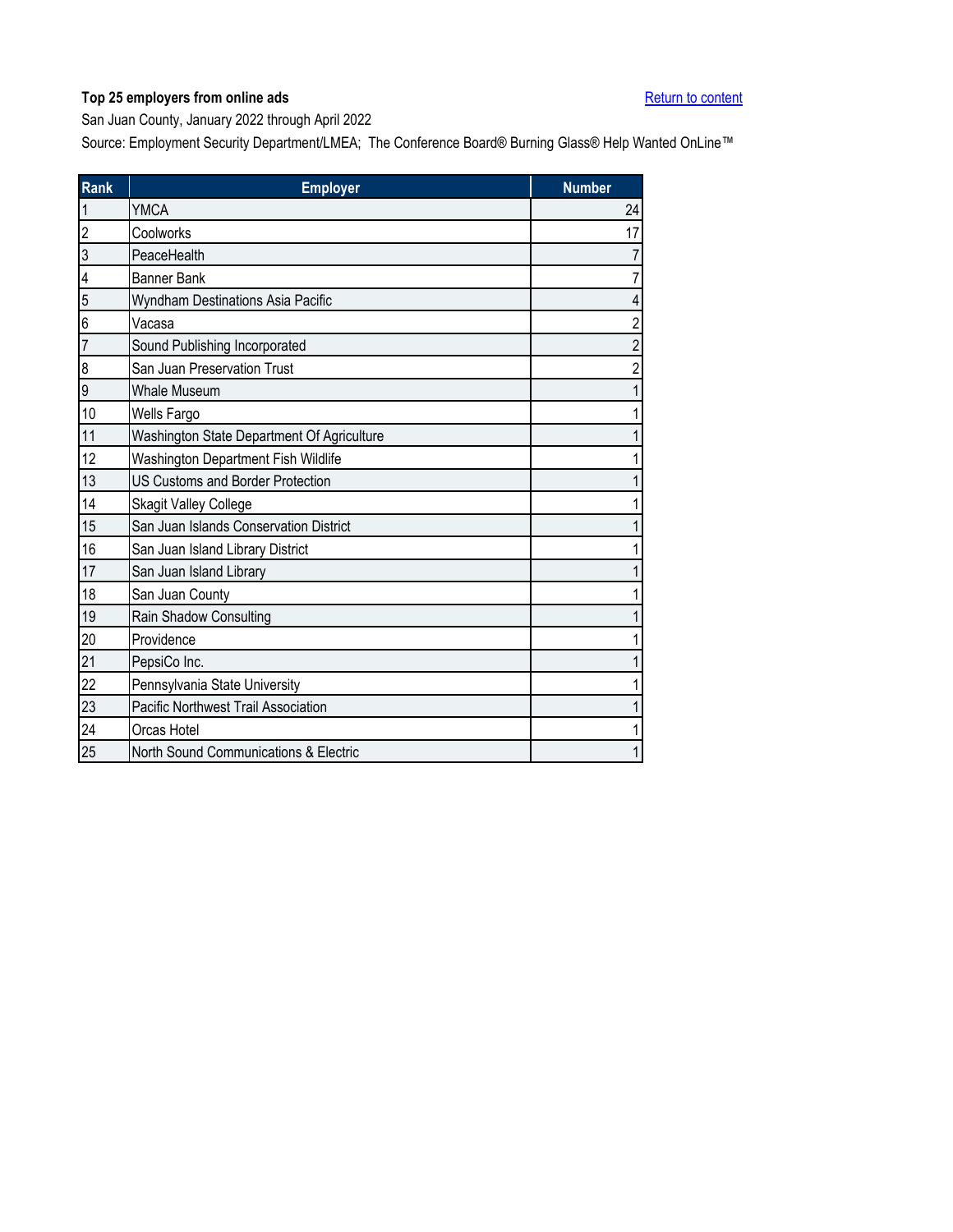<span id="page-30-0"></span>Skagit County, January 2022 through April 2022

| Rank             | <b>Employer</b>              | <b>Number</b> |
|------------------|------------------------------|---------------|
|                  | Paccar                       | 107           |
| $\overline{c}$   | The Boeing Company           | 92            |
| 3                | PeaceHealth                  | 72            |
| 4                | <b>Skagit Valley College</b> | 57            |
| 5                | <b>Island Health</b>         | 49            |
| 6                | Cambia Group                 | 47            |
| 7                | Skagit Regional Health       | 45            |
| $\boldsymbol{8}$ | Life Care Centers of America | 34            |
| 9                | <b>Island Hospital</b>       | 34            |
| 10               | Swinomish Casino And Lodge   | 32            |
| 11               | <b>Skagit County</b>         | 30            |
| 12               | Lowe's Companies, Inc        | 29            |
| 13               | Janicki Industries           | 26            |
| 14               | Express Incorporated         | 22            |
| 15               | Perdue                       | 20            |
| 16               | Cascades Job Corps           | 19            |
| 17               | FedEx                        | 17            |
| 18               | Camp Korey                   | 17            |
| 19               | Kroger Company               | 16            |
| 20               | Camping World Incorporated   | 16            |
| 21               | HollyFrontier Corporation    | 14            |
| 22               | Goodwill                     | 14            |
| 23               | Amazon                       | 14            |
| 24               | Marathon Petroleum           | 13            |
| 25               | Legend Brands                | 13            |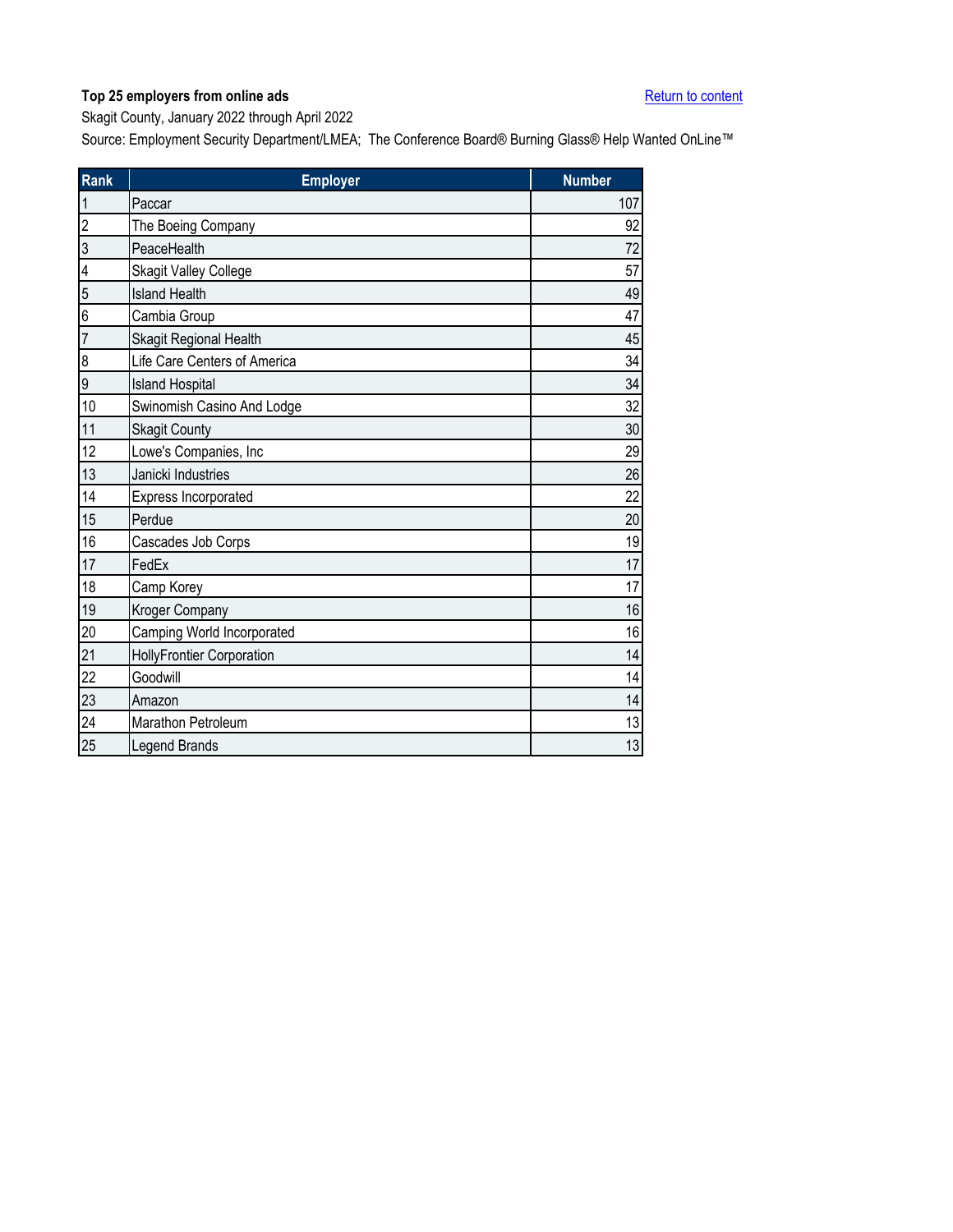<span id="page-31-0"></span>Skamania County, January 2022 through April 2022

| <b>Rank</b>    | <b>Employer</b>                                  | <b>Number</b>  |
|----------------|--------------------------------------------------|----------------|
| 1              | Benchmark Hospitality International              | 38             |
| $\overline{c}$ | <b>Waste Connections</b>                         | 5              |
| 3              | Stevenson Carson School District                 | 4              |
| 4              | Hyatt                                            |                |
| 5              | Carson Hot Springs Resort                        |                |
| 6              | <b>Educational Service District</b>              | 3              |
| $\overline{7}$ | Skamania School District                         | 2              |
| 8              | Sealx                                            | $\overline{2}$ |
| 9              | Iq Credit Union                                  | $\overline{2}$ |
| 10             | <b>Educational Service Dist</b>                  | $\overline{2}$ |
| 11             | Washington State Parks And Recreation Commission |                |
| 12             | Vacasa                                           |                |
| 13             | United States Fish & Wildlife Service            |                |
| 14             | <b>Umpqua Holdings Corporation</b>               |                |
| 15             | Trucking                                         |                |
| 16             | <b>Riverview Community Bank</b>                  |                |
| 17             | Providence St Joseph's Health                    |                |
| 18             | Pacific States Marine Fisheries Commission 820   |                |
| 19             | Pacific States Marine Fisheries Commission       |                |
| 20             | <b>Obsidian Financial Services</b>               |                |
| 21             | FI Management Corporation                        |                |
| 22             | Five Star Audio Visual                           |                |
| 23             | Evergreen Technologies                           |                |
| 24             | Driveline Retail                                 |                |
| 25             | <b>Dish Network</b>                              |                |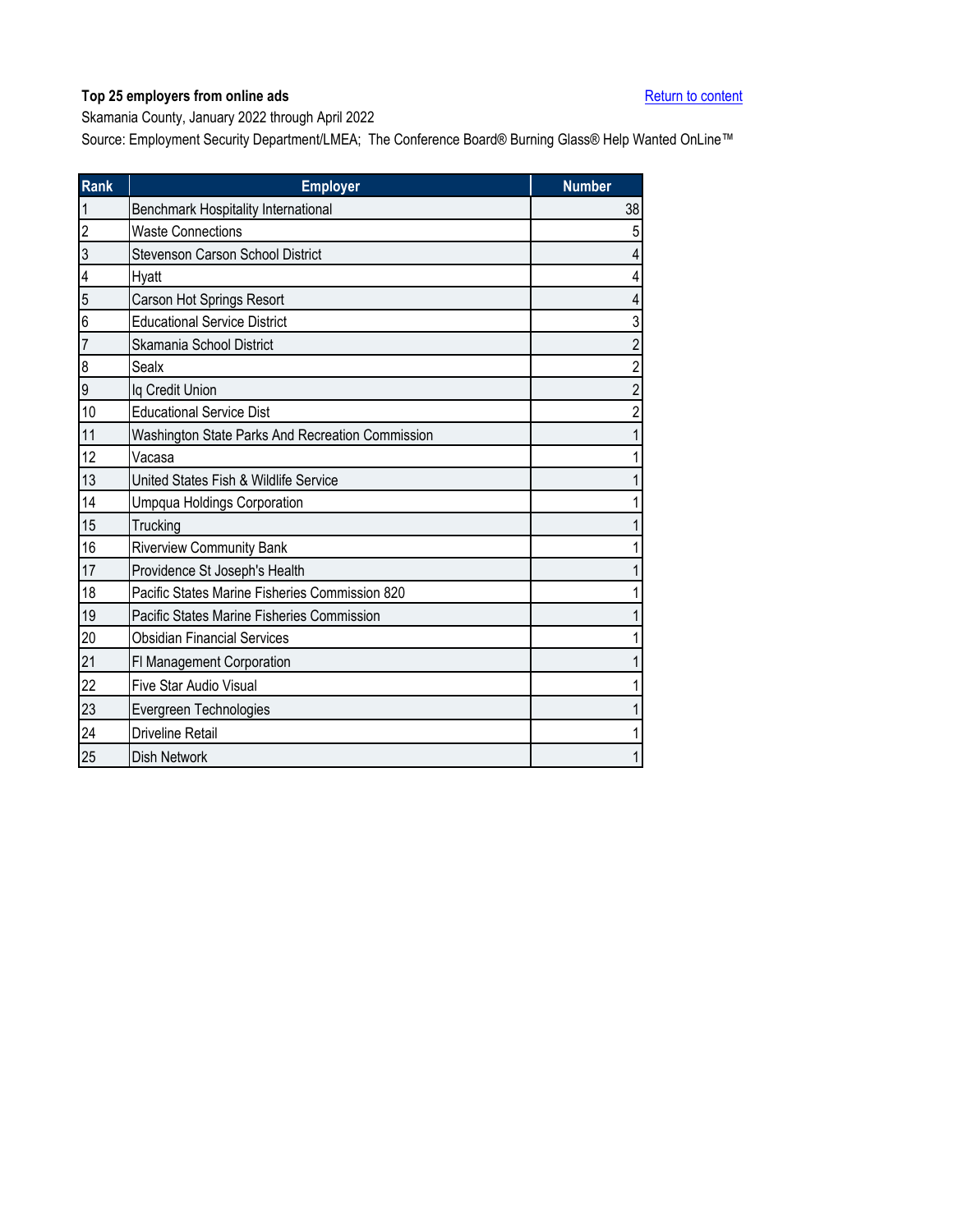<span id="page-32-0"></span>Snohomish County, January 2022 through April 2022

| <b>Rank</b>    | <b>Employer</b>                     | <b>Number</b> |
|----------------|-------------------------------------|---------------|
| 1              | The Boeing Company                  | 3,311         |
| $\overline{c}$ | Amazon                              | 1,185         |
| 3              | Aya Healthcare                      | 723           |
| 4              | Accenture                           | 601           |
| 5              | Providence Health & Services        | 455           |
| 6              | <b>Everett Public Schools</b>       | 364           |
| 7              | Optum                               | 276           |
| 8              | Providence                          | 247           |
| 9              | Kaiser                              | 224           |
| 10             | Snohomish County                    | 159           |
| 11             | Kroger Company                      | 142           |
| 12             | Lowe's Companies, Inc               | 140           |
| 13             | Walmart / Sam's                     | 119           |
| 14             | <b>Allied Universal</b>             | 109           |
| 15             | Swedish Health Service              | 107           |
| 16             | <b>Edmonds Community College</b>    | 102           |
| 17             | <b>Brookdale Senior Living</b>      | 100           |
| 18             | <b>Express Pros Everet</b>          | 94            |
| 19             | Dell                                | 88            |
| 20             | Providence St Joseph's Health       | 87            |
| 21             | Fortive Corporation                 | 84            |
| 22             | Verizon Communications Incorporated | 80            |
| 23             | Premera Blue Cross                  | 79            |
| 24             | O'Reilly Automotive Inc             | 79            |
| 25             | Mukilteo School District            | 78            |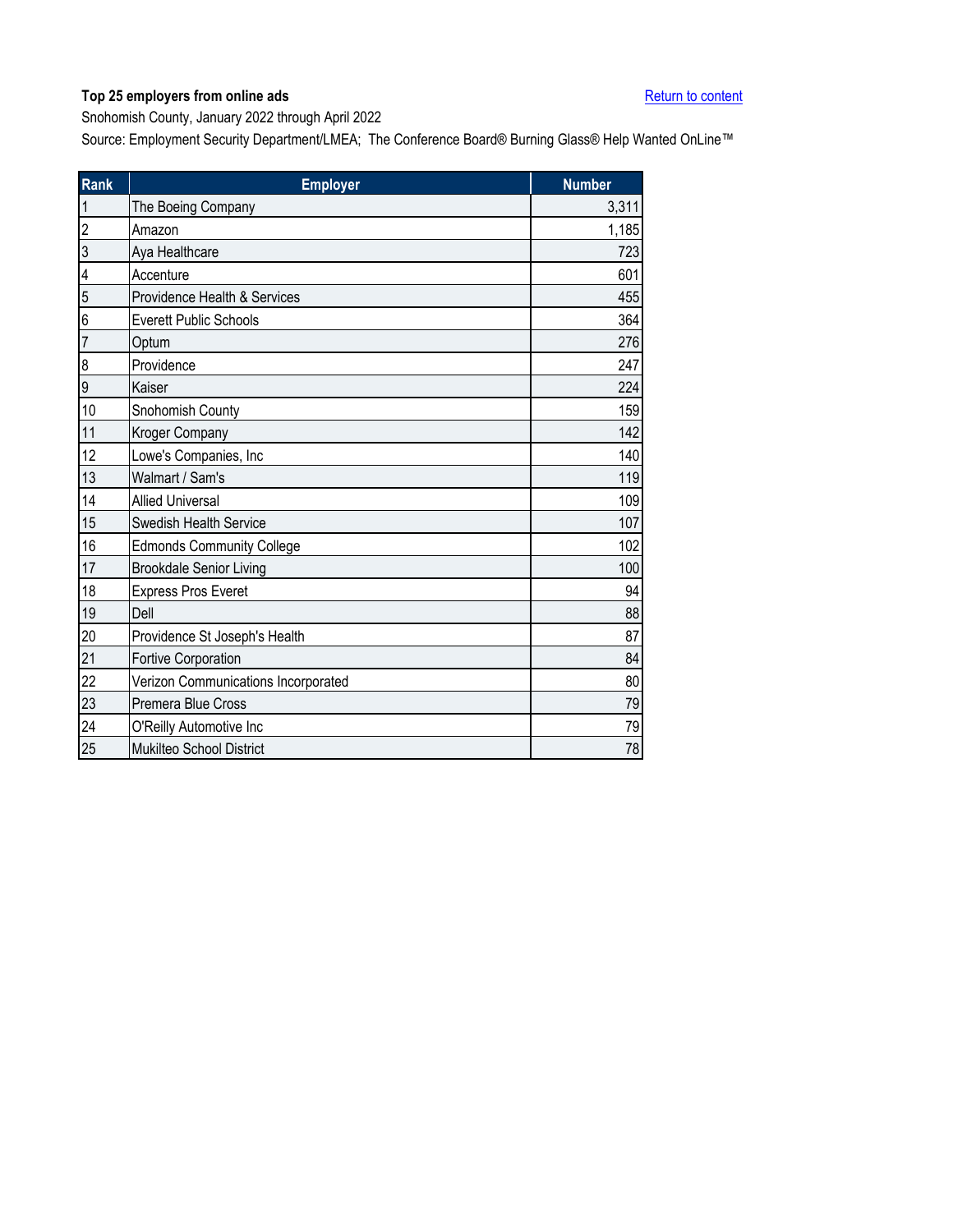<span id="page-33-0"></span>Spokane County, January 2022 through April 2022

| Rank           | <b>Employer</b>                    | <b>Number</b> |
|----------------|------------------------------------|---------------|
| $\mathbf{1}$   | Providence Health & Services       | 1,059         |
| $\overline{2}$ | Aya Healthcare                     | 549           |
| 3              | University of Washington           | 436           |
| 4              | <b>General Dynamics</b>            | 239           |
| 5              | Providence                         | 217           |
| 6              | Spokane Public Schools             | 196           |
| $\overline{7}$ | <b>Washington State University</b> | 176           |
| 8              | <b>CBRE Group</b>                  | 170           |
| 9              | Chas Health                        | 157           |
| 10             | Securitas                          | 150           |
| 11             | Eastern Washington University      | 148           |
| 12             | Deaconess Hospital                 | 147           |
| 13             | Davidson Hospitality Group         | 144           |
| 14             | Davidson Hotels & Resorts          | 132           |
| 15             | <b>Mead School District</b>        | 123           |
| 16             | <b>HCR ManorCare</b>               | 114           |
| 17             | Department of Veterans Affairs     | 110           |
| 18             | <b>US Foods</b>                    | 104           |
| 19             | <b>Community Colleges Spokane</b>  | 104           |
| 20             | Gonzaga University                 | 103           |
| 21             | Spokane County                     | 100           |
| 22             | Autonation                         | 95            |
| 23             | Spokane Public School District     | 94            |
| 24             | <b>Frontier Behavioral Health</b>  | 94            |
| 25             | Safeway Incorporated               | 88            |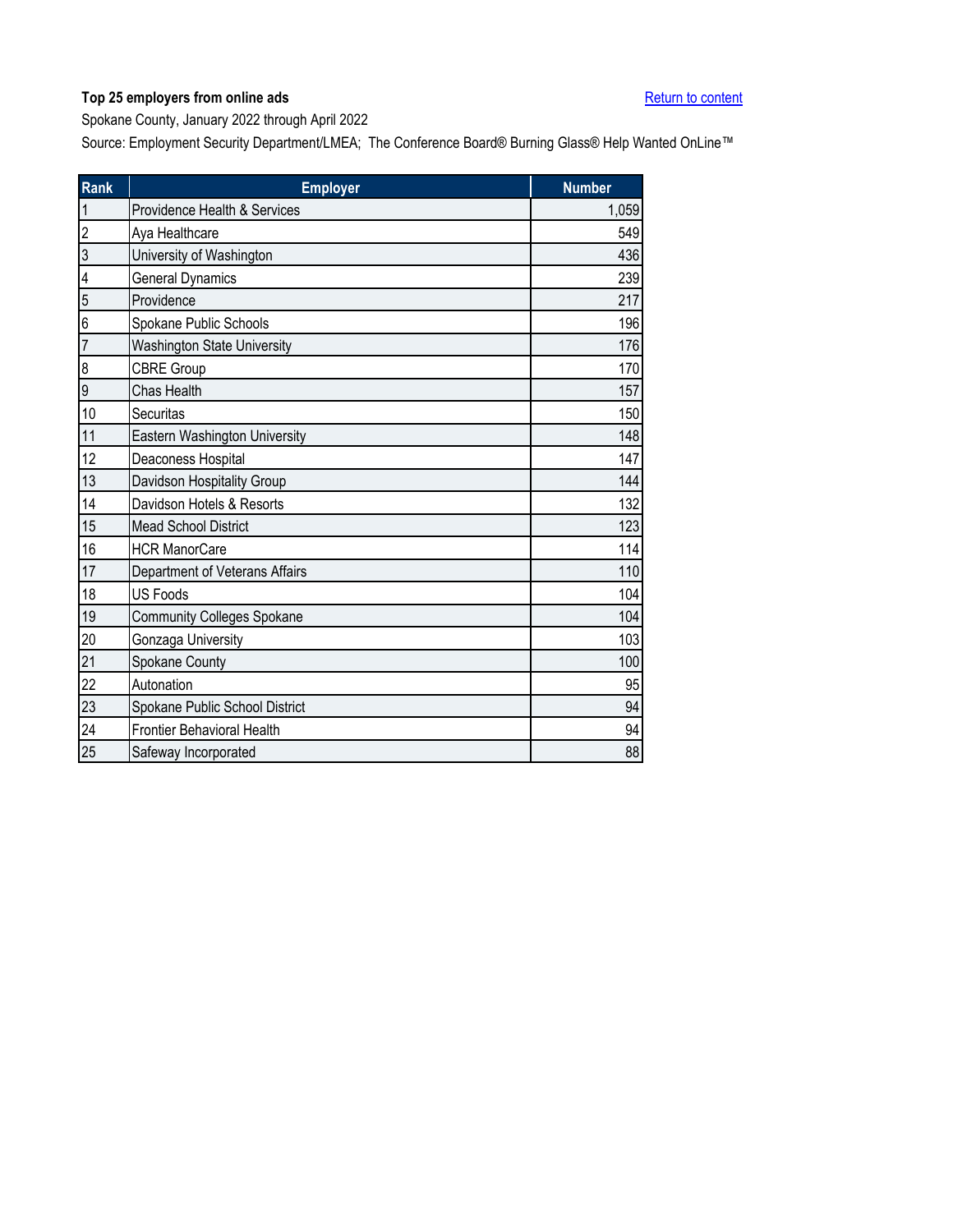<span id="page-34-0"></span>Stevens County, January 2022 through April 2022

| <b>Rank</b>             | <b>Employer</b>                          | <b>Number</b>           |
|-------------------------|------------------------------------------|-------------------------|
| $\overline{1}$          | Providence Health & Services             | 84                      |
| $\overline{c}$          | Spokane Tribe                            | 40                      |
| $\overline{3}$          | Walmart / Sam's                          | 17                      |
| $\overline{\mathbf{4}}$ | Chewelah Casino                          | 16                      |
| 5                       | Saint Joseph Hospital                    | 15                      |
| 6                       | Kettle Falls School District 212         | 10                      |
| $\overline{7}$          | Prairie Band, Llc                        | $\boldsymbol{9}$        |
| 8                       | New Health                               | 9                       |
| 9                       | Washington Department Of Health          | $\overline{7}$          |
| 10                      | Providence Health & Services In Colville | $\overline{7}$          |
| 11                      | Addus Homecare                           | $\boldsymbol{6}$        |
| 12                      | <b>Indian Health Service</b>             | 5                       |
| 13                      | <b>Washington State University</b>       | $\overline{\mathbf{4}}$ |
| 14                      | <b>LHC Group</b>                         | $\overline{4}$          |
| 15                      | <b>HCR ManorCare</b>                     | $\overline{4}$          |
| $16\,$                  | <b>Banner Bank</b>                       | $\overline{4}$          |
| 17                      | <b>Wright Group</b>                      | $\mathfrak{S}$          |
| 18                      | Sas Retail Services                      | 3                       |
| 19                      | Ropes Gray                               | 3                       |
| 20                      | Providence St Joseph's Health            | $\sqrt{3}$              |
| 21                      | Kettle Falls School District             | $\mathfrak{Z}$          |
| 22                      | Interstate Concrete Asphalt              | 3                       |
| 23                      | Hewes Marine Company Incorporated        | $\sqrt{3}$              |
| 24                      | <b>Granite Point Resort</b>              | $\sqrt{3}$              |
| 25                      | <b>Dollar Tree</b>                       | $\mathfrak{Z}$          |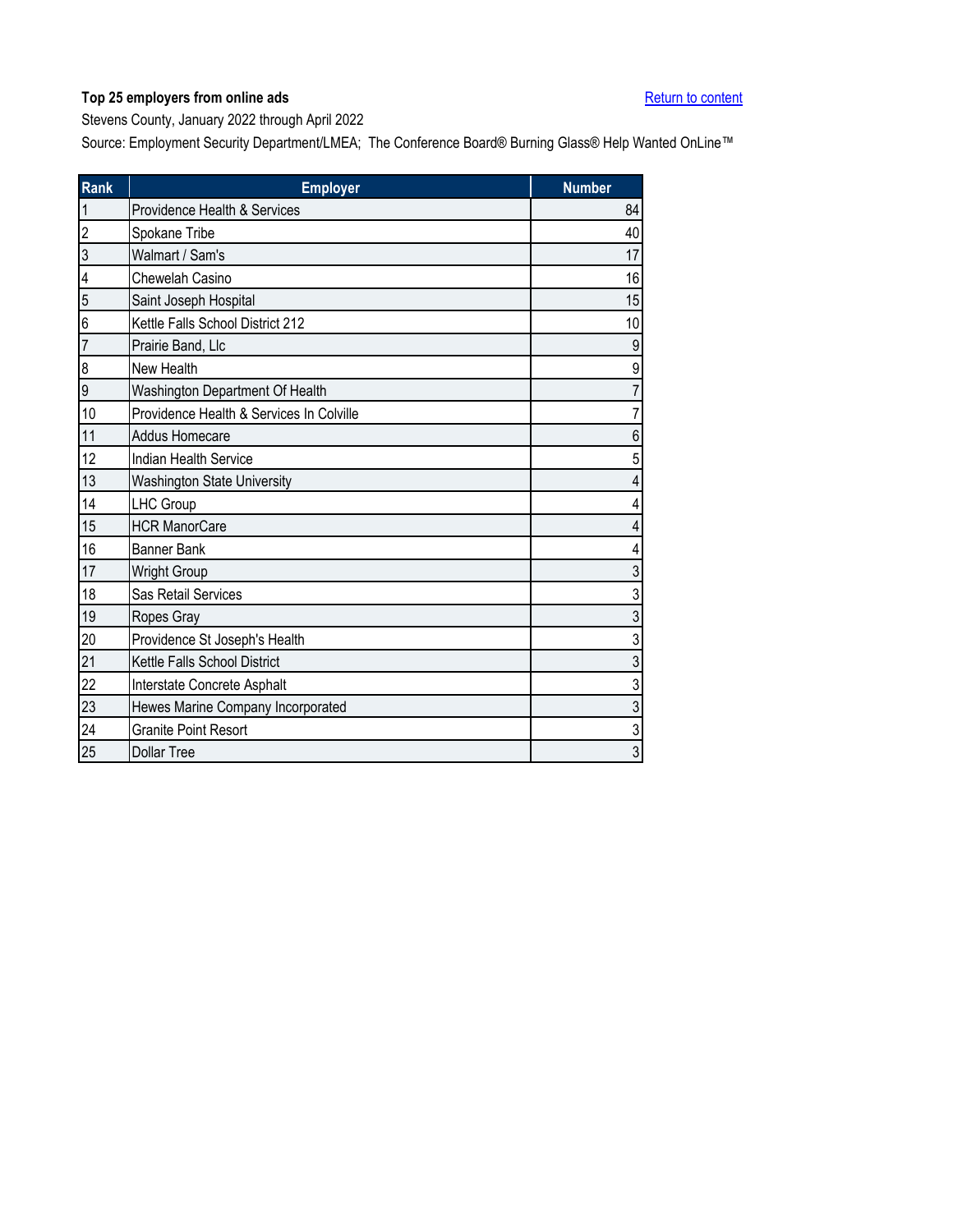<span id="page-35-0"></span>Thurston County, January 2022 through April 2022

| Rank           | <b>Employer</b>                         | <b>Number</b> |
|----------------|-----------------------------------------|---------------|
| 1              | Washington Department Of Health         | 378           |
| $\overline{2}$ | Providence Health & Services            | 323           |
| 3              | Providence                              | 127           |
| 4              | Hospital Corporation of America         | 113           |
| 5              | Pearson                                 | 91            |
| 6              | North Thurston Public Schools           | 84            |
| 7              | <b>Thurston County</b>                  | 78            |
| 8              | Jones Lang Lasalle Incorporated         | 63            |
| 9              | Red Wind Casino                         | 62            |
| 10             | Capital Region Esd                      | 60            |
| 11             | <b>Multicare Health</b>                 | 51            |
| 12             | South Puget Sound Community College     | 50            |
| 13             | Dell                                    | 48            |
| 14             | Lowe's Companies, Inc                   | 47            |
| 15             | Washington State Employees Credit Union | 46            |
| 16             | Walmart / Sam's                         | 45            |
| 17             | Evergreen State College                 | 44            |
| 18             | Health Care Service Corporation         | 42            |
| 19             | Amazon                                  | 42            |
| 20             | <b>Better Properties Lacey</b>          | 41            |
| 21             | <b>Fastenal Company</b>                 | 39            |
| 22             | UnitedHealth Group                      | 37            |
| 23             | <b>General Motors</b>                   | 37            |
| 24             | <b>Telecare Corporation</b>             | 36            |
| 25             | Iron Mountain Incorporated              | 36            |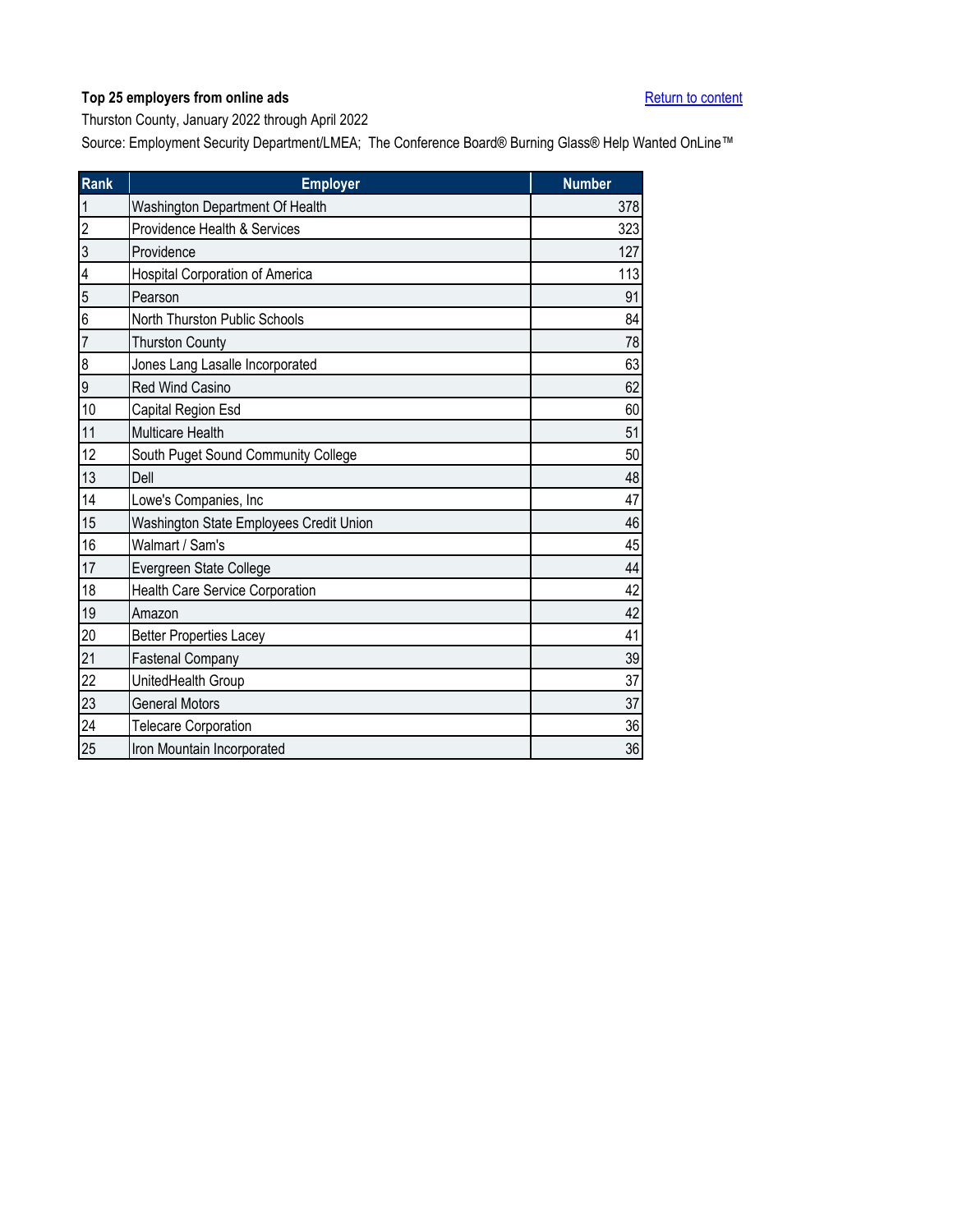<span id="page-36-0"></span>Wahkiakum County, January 2022 through April 2022

| <b>Rank</b> | <b>Employer</b>                     | <b>Number</b> |
|-------------|-------------------------------------|---------------|
|             | Wahkiakum School District           |               |
|             | Addus Homecare                      |               |
|             | Manulife Financial                  |               |
|             | Washington Department Fish Wildlife |               |
|             | John Hancock                        |               |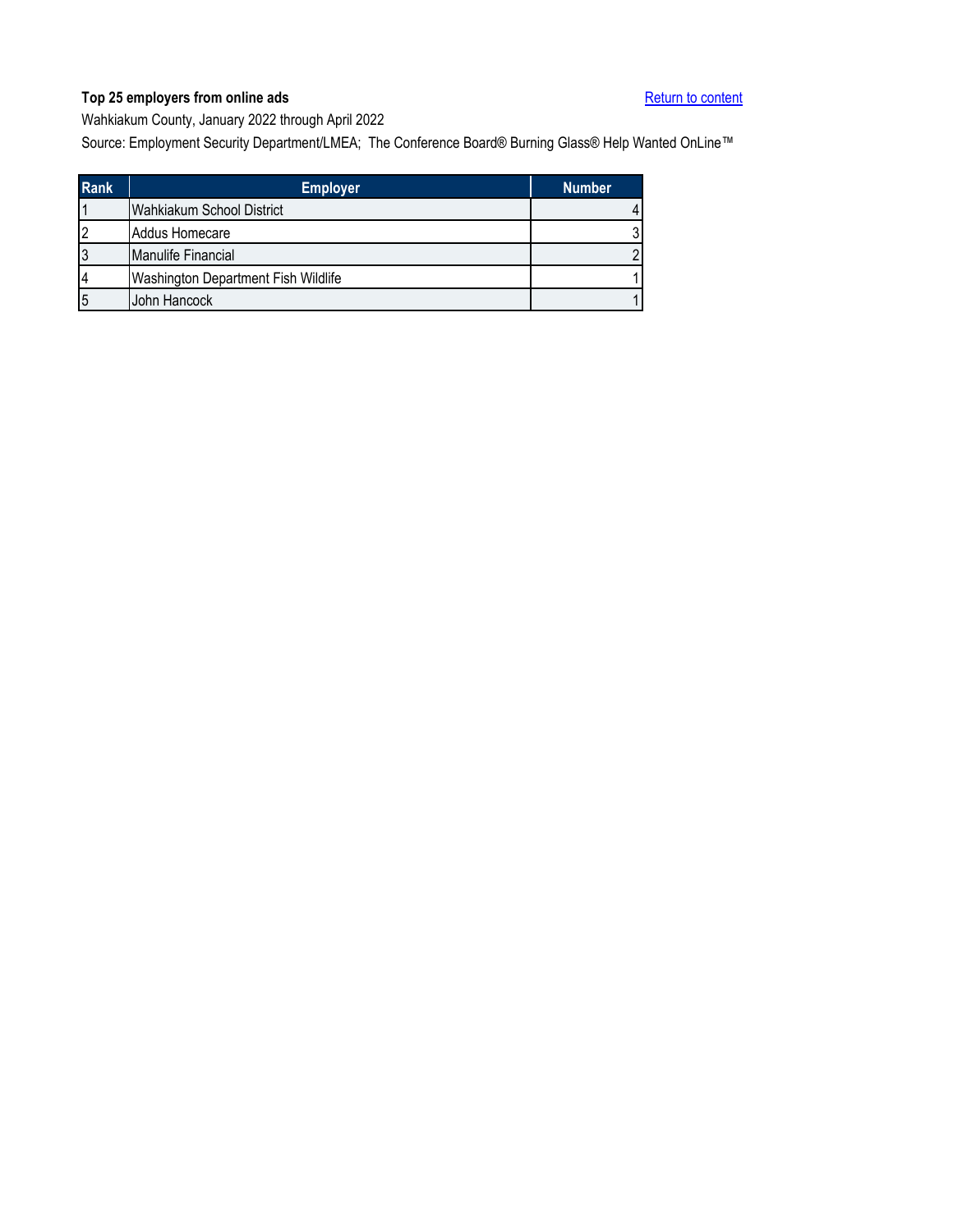<span id="page-37-0"></span>Walla Walla County, January 2022 through April 2022

| <b>Rank</b>    | <b>Employer</b>                   | <b>Number</b> |
|----------------|-----------------------------------|---------------|
| 1              | Providence Health & Services      | 179           |
| $\overline{2}$ | Whitman College                   | 70            |
| 3              | Walla Walla Community College     | 52            |
| 4              | Interpath Laboratory              | 34            |
| 5              | Department of Veterans Affairs    | 28            |
| 6              | Packaging Corporation of America  | 26            |
| 7              | <b>Brookdale Senior Living</b>    | 26            |
| 8              | <b>Banner Bank</b>                | 25            |
| 9              | City Walla Walla                  | 19            |
| 10             | <b>Baker Boyer National Bank</b>  | 16            |
| 11             | Washington Department Of Health   | 11            |
| 12             | Walmart / Sam's                   | 11            |
| 13             | Walla Walla Foundry, Inc          | 11            |
| 14             | St Mary Medical Center            | 11            |
| 15             | College Place High School         | 11            |
| 16             | Senior Life Style                 | 10            |
| 17             | College Place School District     | 10            |
| 18             | <b>Schnitzer Steel Industries</b> | 7             |
| 19             | Eagle Springs                     | 7             |
| 20             | Davis Elementary School           | 7             |
| 21             | Providence St Joseph's Health     | 6             |
| 22             | <b>Holiday Retirement</b>         | 6             |
| 23             | CHS Incorporated                  | 6             |
| 24             | <b>Bi Mart</b>                    | 6             |
| 25             | Sharecare                         | 5             |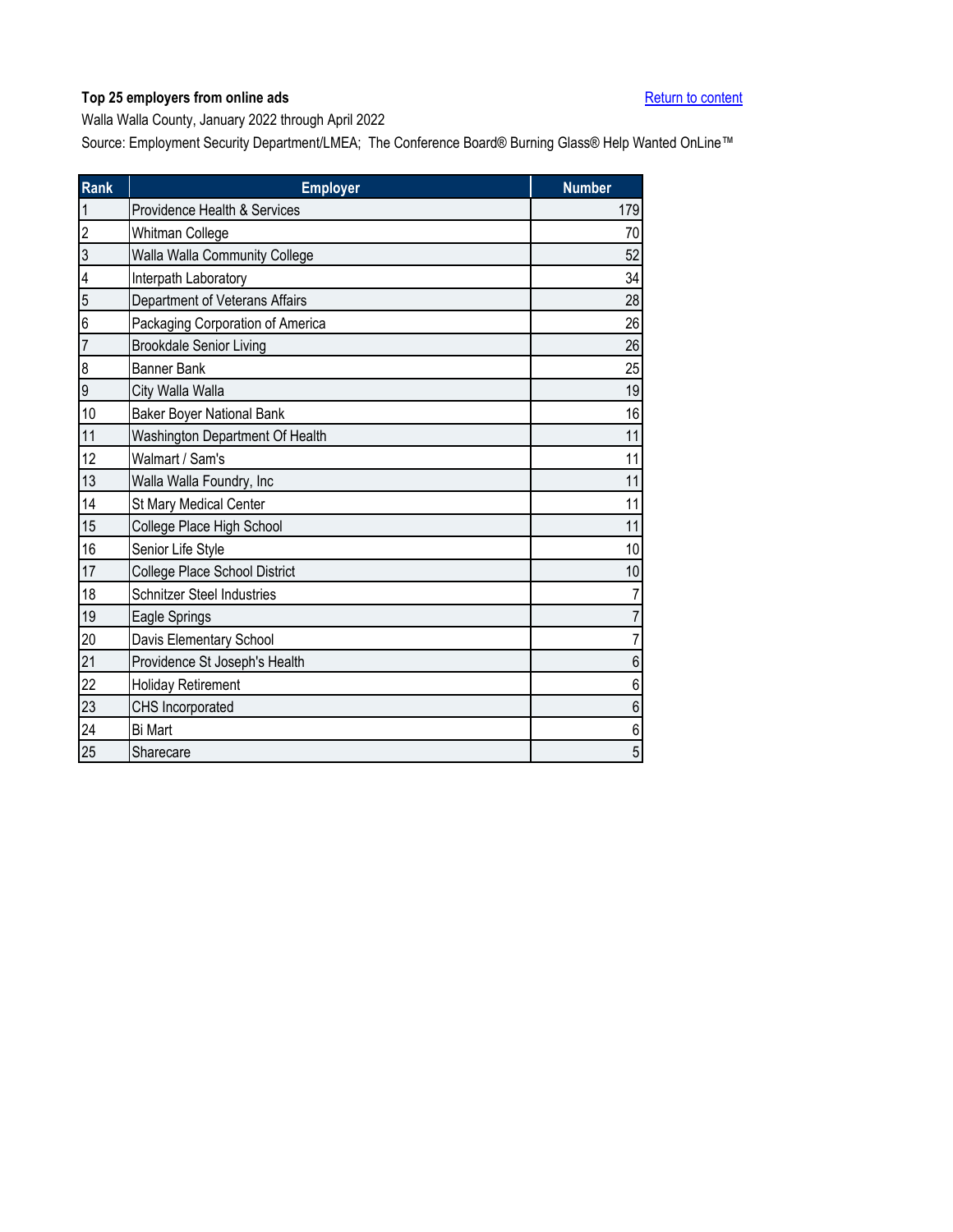<span id="page-38-0"></span>Whatcom County, January 2022 through April 2022

| Rank           | <b>Employer</b>                         | <b>Number</b> |
|----------------|-----------------------------------------|---------------|
| $\mathbf{1}$   | PeaceHealth                             | 256           |
| $\overline{c}$ | Western Washington University           | 46            |
| 3              | EnerSys                                 | 43            |
| 4              | CHS Incorporated                        | 29            |
| 5              | Kroger Company                          | 25            |
| 6              | Ccsww                                   | 21            |
| $\overline{7}$ | People's United Bank                    | 20            |
| 8              | Flowserve Corporation                   | 18            |
| 9              | <b>Whatcom Community College</b>        | 17            |
| 10             | Lowe's Companies, Inc                   | 17            |
| 11             | <b>LKQ Corporation</b>                  | 17            |
| 12             | <b>Fastenal Company</b>                 | 17            |
| 13             | Walgreens Boots Alliance Inc            | 16            |
| 14             | <b>US Customs and Border Protection</b> | 16            |
| 15             | Walmart / Sam's                         | 15            |
| 16             | Eichleay                                | 15            |
| 17             | <b>Reliant Rehabilitation</b>           | 13            |
| 18             | Matrix Service Company                  | 13            |
| 19             | Pilot Flying J                          | 12            |
| 20             | Aramark                                 | 12            |
| 21             | <b>Winco Foods</b>                      | 11            |
| 22             | Whole Foods Market, Inc.                | 11            |
| 23             | Smith Gardens Incorporated              | 11            |
| 24             | Pape Group Incorporated                 | 11            |
| 25             | Goodwill                                | 11            |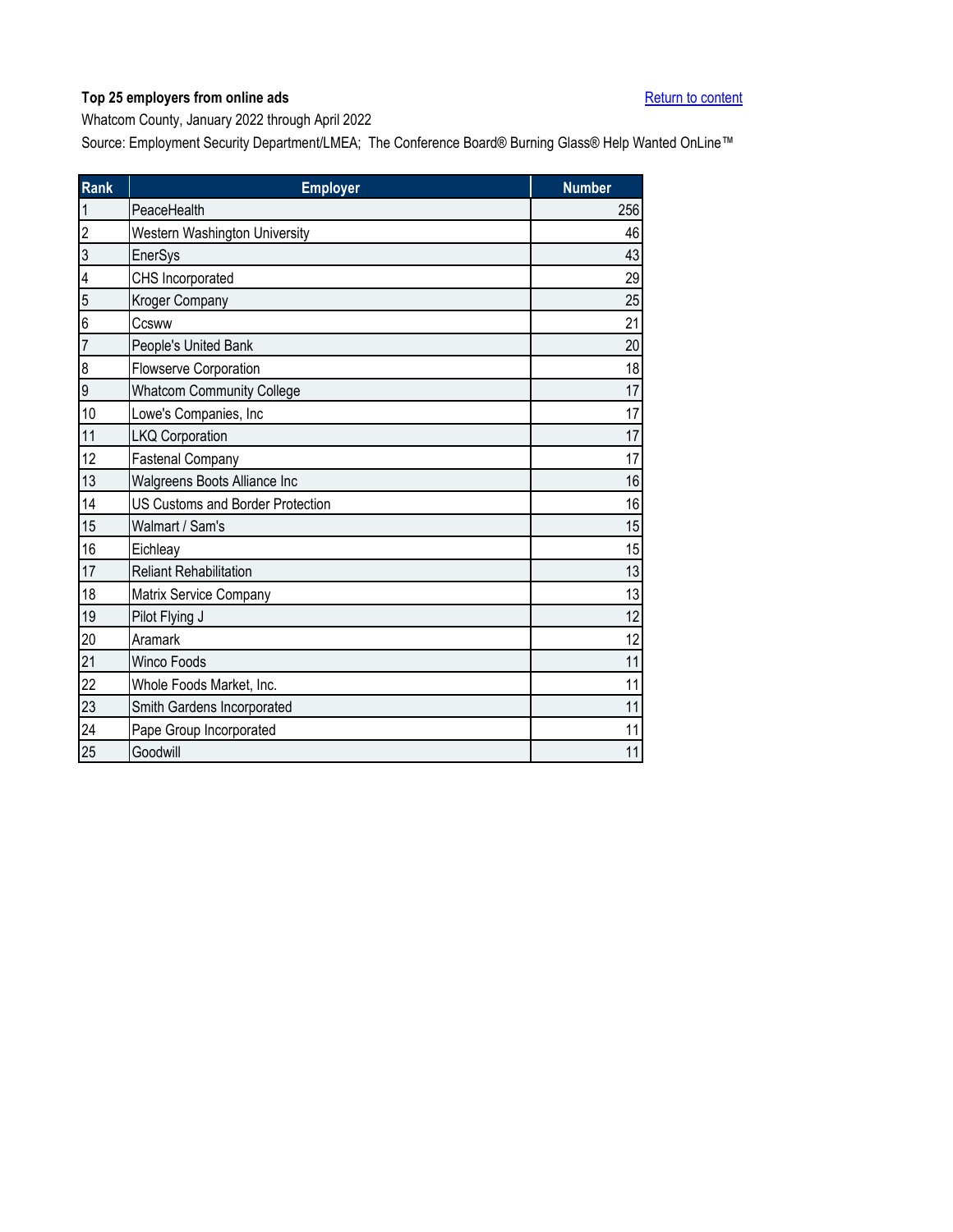<span id="page-39-0"></span>Whitman County, January 2022 through April 2022

| Rank           | <b>Employer</b>                      | <b>Number</b> |
|----------------|--------------------------------------|---------------|
| $\mathbf{1}$   | <b>Washington State University</b>   | 406           |
| $\overline{c}$ | Schweitzer Engineering Laboratories  | 72            |
| 3              | Whitman Hospital Medical Center      | 28            |
| 4              | Walmart / Sam's                      | 19            |
| 5              | Stonebridge Companies                | 13            |
| 6              | Pullman High School                  | 13            |
| 7              | Courtyard Pullman                    | 10            |
| 8              | Kindred Hospice                      | 9             |
| 9              | Residence Inn                        | 8             |
| 10             | Lincoln Middle School                | 8             |
| 11             | <b>Agricultural Research Service</b> | 7             |
| 12             | <b>Total Quality Logistics</b>       | 6             |
| 13             | <b>Reliant Rehabilitation</b>        | 6             |
| 14             | Pullman School District 267          | 6             |
| 15             | Kindred Healthcare Incorporated      | 6             |
| 16             | <b>Banner Bank</b>                   | 6             |
| 17             | Siemens                              | 5             |
| 18             | Pape Group Incorporated              | 5             |
| 19             | Grifols                              | 5             |
| 20             | Tbd                                  | 4             |
| 21             | <b>Taco Bell</b>                     | 4             |
| 22             | <b>Starbucks Coffee Company</b>      | 4             |
| 23             | Rite Aid Corporation                 | 4             |
| 24             | <b>Charter Communications</b>        | 4             |
| 25             | <b>Wilbur Ellis</b>                  | 3             |